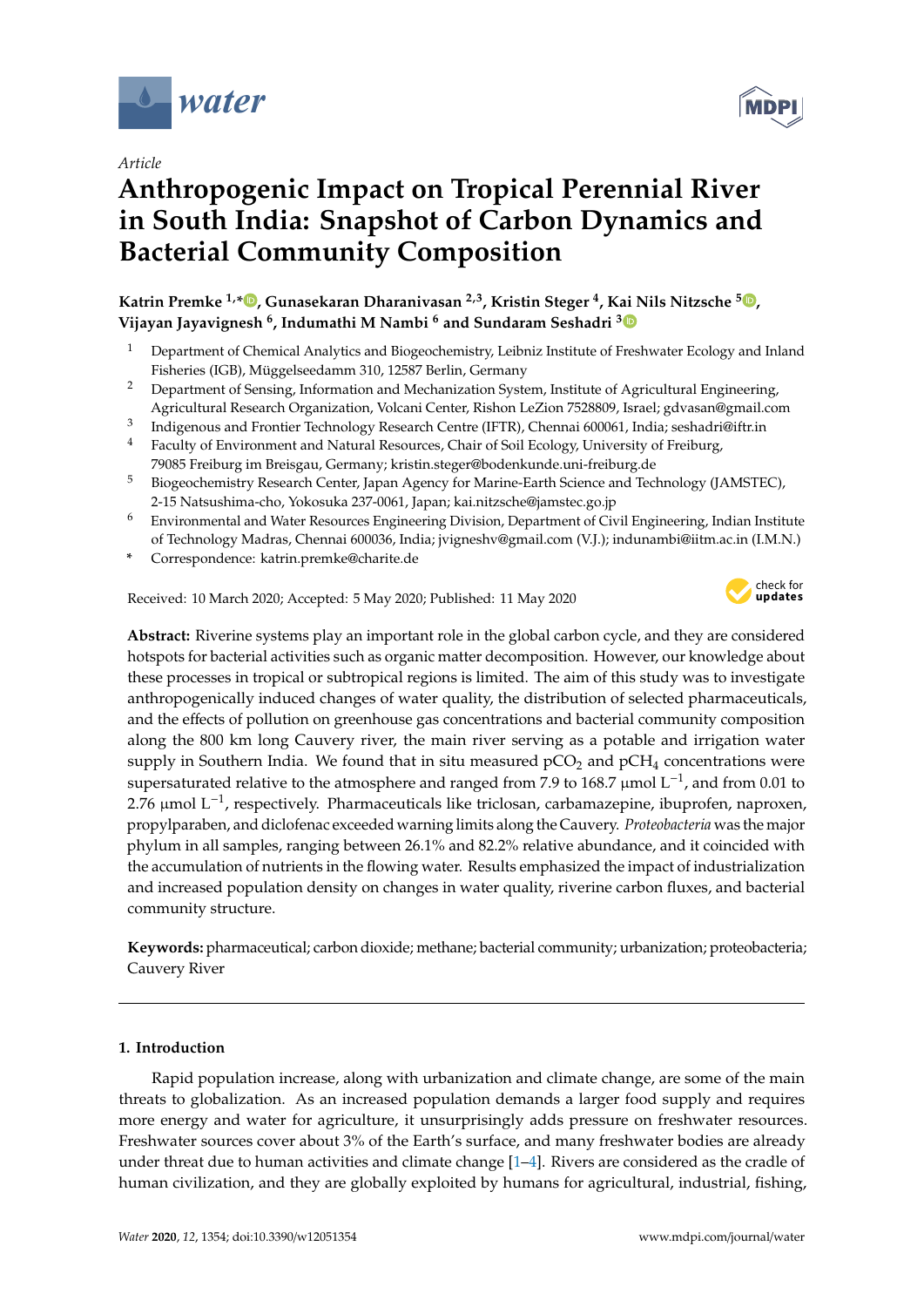transportation, and recreational activities. Rivers in India are culturally and spiritually intertwined with people's lives. Owing to their dynamic role in building an economy and, more importantly, to safeguard human health and possibly conserve the prevailing ecological structure, it is vital to conserve river-water quality. However, inland waters, particularly riverine ecosystems, are constantly polluted with, for example, heavy metals, pharmaceuticals, fertilizers, and wastewater from various sources, such as cities, domestic and industrial activities, and agriculture [5]. India is one of the world's major producers and consumers of pharmaceutical products, yet only a little information exists on their status in Indian water bodies [6].

Inland waters play an important role in the global carbon cycle [7–9], and they receive organic carbon by surface runoff and subsurface flow. After entering a water body, organic carbon can be sedimented, transported downstream, or used by aquatic bacteria [10]. Bacteria mineralize biodegradable organic matter (OM) from terrestrial or autochthonous production resulting in carbon dioxide  $(CO_2)$  or methane  $(CH_4)$  supersaturation in waters, which has a large effect on the atmospheric heat budget [11–13]. Carbon degradation is strongly regulated by temperature and oxygen availability [14,15]. Hence, in countries with high temperatures, as found in tropic and subtropical regions, riverine OM is more susceptible to bacterial degradation. However, the role of rivers of tropical or subtropical regions in C cycling is scarcely reported, leaving global blind spots in riverine C emissions [16]. To date, studies on the C dynamics of tropical rivers are mainly represented by information from the Amazon basin of South America and a few African rivers. Owing to uncertainties in global estimates and the lack of detailed information from tropical rivers, there is a need for regional-level research [17].

In general, bacterial populations are highly dynamic, and their community patterns strongly differ on the basis of biotic and environmental parameters [18–20]. Hence, it is important to know more about bacterial communities as it provides information on OM decomposition and the circulation of essential elements in an aquatic environment. Pollutants in aquatic systems could develop and spread pharmaceutical resistance among bacterial populations, thereby modifying ecological structures and disturbing ecosystems [11,21–23]. Thus, the detailed monitoring of a river could improve our understanding of contaminations sources and factors affecting abiotic and biotic components and, in turn, bacterial community patterns.

The Cauvery River is one of the perennial rivers in Southern India. Its river basin has been continuously degraded during the past few decades due to increased human activities resulting in water quality deterioration and the endangering the ecology and biodiversity (India-WRIS, 2014; http://indiawris.gov.in/wris/#/). Water from the Cauvery River and its tributaries are widely used for drinking, irrigation, and fishing. Untreated wastewater reflects an additional risk of bacterial resistance in animals and humans (India-WRIS, 2014; http://indiawris.gov.in/wris/#/).

Although many studies on the Cauvery River explored the link between water-sediment quality and the distribution of heavy metals, information related to the distribution of pharmaceutical compounds and bacterial community structures is sparse [6,24]. Furthermore, there are no evident data from monitoring the entire river and describing its spatial characteristics on the basis of its water quality, carbon load, bacterial community structure, and concentrations of greenhouse gases (GHGs) such as  $pCO<sub>2</sub>$  and  $pCH<sub>4</sub>$  in the water. Hence, the present study focused on pollution monitoring along the Cauvery River, its effects on greenhouse gases ( $pCO<sub>2</sub>$  and  $pCH<sub>4</sub>$ ), and its bacterial community, and their inter-relation. This study emphasizes the effect of anthropogenic activities on aquatic ecosystems, their effect on humans, and the need for pollution control.

#### **2. Materials and Methods**

## *2.1. Sampling and Field Analyses*

The Cauvery River originates at Tala Kaveri from the Coorg/Kodagu district of the state of Karnataka in the Western Ghats and flows eastward through the state of Tamil Nadu, India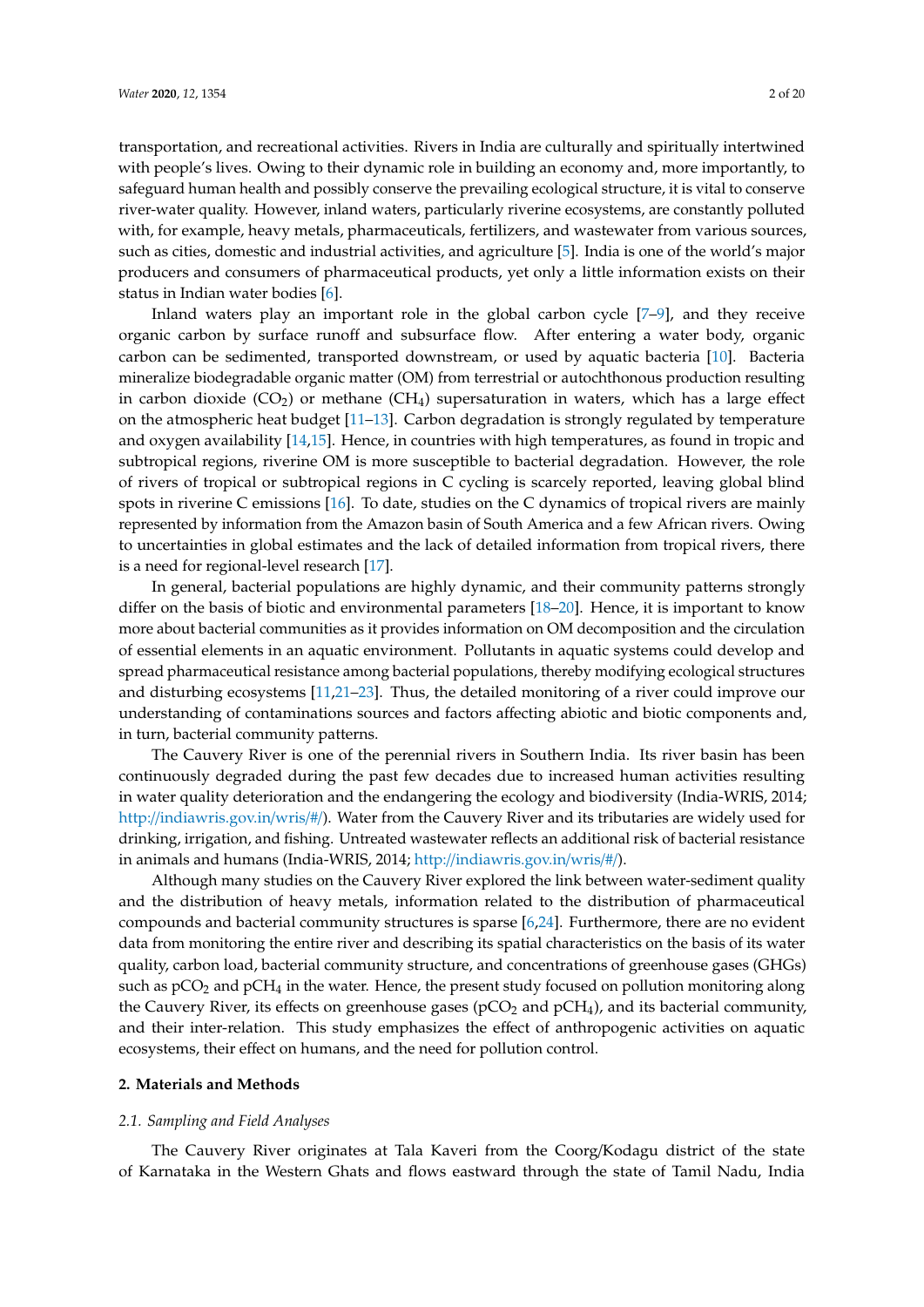

(Figures 1 and 2). The river length is approximately 800 km and covers a drainage area of 81,155 km<sup>2</sup>. The river is divided into 36 distributaries before it finally drains into the Bay of Bengal (Figure 1) [25].

**Figure 1.** Map of study sites in Karnataka and Tamil Nadu, India, surface-water sampling locations (red circle), and station numbers along the river course. Station names are given in Table 1. Station 1 is the source; Station 23 at river delta. Pharmaceuticals were taken at the following stations only: 2, 9, 10, and 11. Only critical, large waste water treatment plant WWTPs are shown.

Major land use of the Cauvery River basin is for agriculture (66%) and forest cover (20%), where natural forests dominate the upstream part of the river, while agricultural use increases along the flow gradient. Numerous temples of religious and cultural significance, wildlife sanctuaries, waterfalls, and hill stations that attract tourists all year round exist along the course of the river. The climatic pattern along the river basin has been classified as summer, Southwestern Monsoon, Northeastern Monsoon, and winter. The basin has a tropical and subtropical climate, with a mean temperature variation between 20 and 31 °C. The basin receives its main rainfall during the Southwestern Monsoon (June–September), whereas the Northeastern Monsoon (October–December) favors the state of Tamil Nadu. The annual mean precipitation of the basins is approximately 1075 mm. The water level of the Cauvery River is further impacted by a strong issue of water partition dispute between the two states Tamil Nadu and Karnataka. This water-sharing agreement between the two states is based on riparian rights, which are not respected. Most likely, due to the weak and seasonal monsoon with increased water demand and the expansion of agricultural land and drinking water schemes. Consequently, water abstraction might not only impact the water level of the Cauvery River but might also impact the water quality of the river and its ecological functioning.

Sampling was carried out during the wet season, i.e., the post- (northeast) monsoon in January 2016. Along the Cauvery River basin, 23 sampling locations were selected from its origin, Tala Kaveri, until Kumbakonam (Tamil Nadu; Figure 1, Table 1). Stations were chosen on the basis of population density, land use, and ease of transportation to the laboratory. Sampling was conducted in the morning between 5 and 12 a.m., and sampling was carried out on the following dates: Station 1–5: 19 January 2016; station 6–10: 20 January 2016; station 11–17: 21 January 2016; station 18–23: 22 January 2016.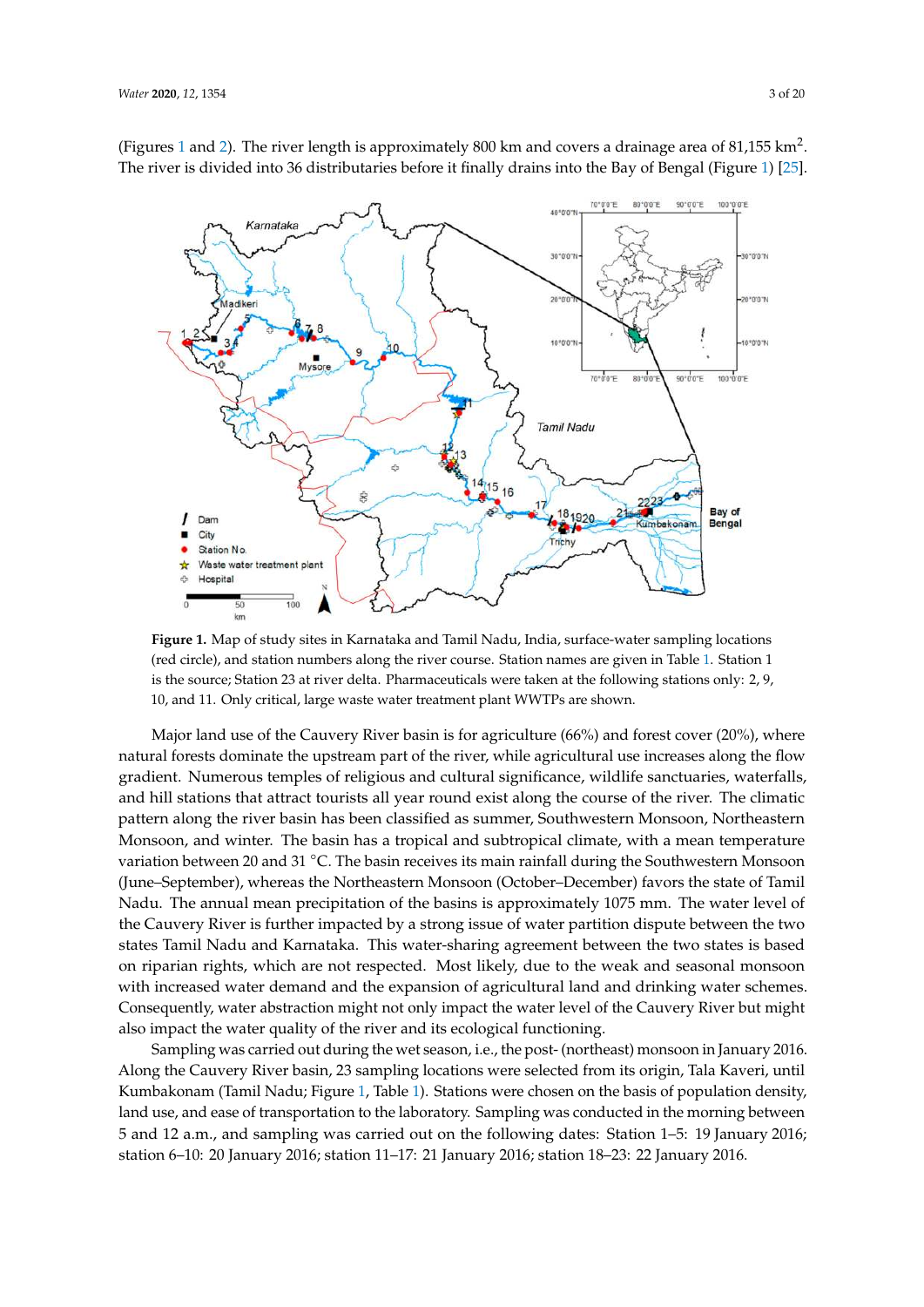

Figure 2. The Cauvery River and its different geomorphology, structure, and human use along the river: The numbers in the pictures present station numbers. Stations **1** (Tala Kaveri, source of the Cauvery River), **2** (Bhagamandala), **3** (Kondangeri), **10** (Shivana-samudra), **15** (Parmathy Velur), **16** (Mohanur), **19** (Trichy), and **20** (Grand Anaicut (Cauvery River discharge)) illustrate differences in regulation, vegetation, sediment character, width, depth, and human impact. Station **1** is a place of highly frequented pilgrimage; at Station **10**, people clean their industry bags; at Station **16**, people wash clothes; Station **20** is used for recreational purposes.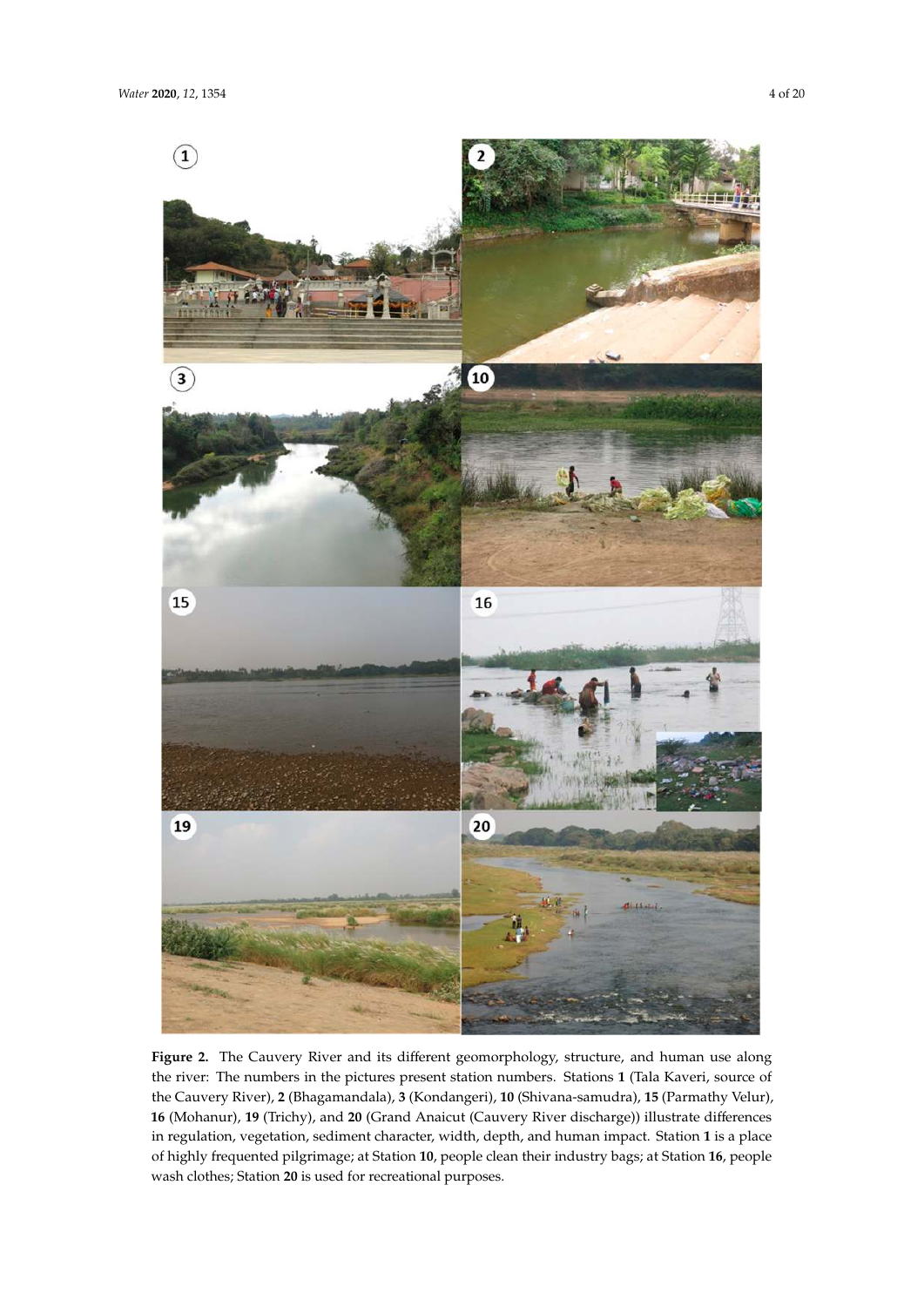**Table 1.** Number, name, district, state (to which each station belongs), geographical coordinates (latitude and longitude), distance (of other stations from Station 1, point of origin), elevation (in m a.s.l.), place of importance, temperature (°C), dissolved inorganic carbon concentration (DIC, mmol L<sup>−1</sup>), and total organic carbon concentration (TOC, mg L<sup>−1</sup>) of each station along the Cauvery River basin, India, during winter (January 2016). TN = Tamil Nadu; KA = Karnataka; St-No = station number; DfS = Distance from Source (in km); NA = Not available.

| <b>Station No.</b> | <b>Station Name</b>           | <b>State</b> | Coordinates |            | DfS (km)     | El(m) | Place of Importance                                   | T (°C) | DIC (umol $L^{-1}$ ) | TOC (mg $L^{-1}$ ) |
|--------------------|-------------------------------|--------------|-------------|------------|--------------|-------|-------------------------------------------------------|--------|----------------------|--------------------|
|                    |                               |              | Latitude    | Longitude  |              |       |                                                       |        |                      |                    |
|                    | Tala Kaveri                   | KA           | 12.429065   | 75.778851  | $\mathbf{0}$ | 1260  | Source, Pilgrimage,<br>Touristic spot                 |        | $671.9 \pm 184.6$    | 15.7               |
| $\overline{2}$     | Bhagamandala                  | KA           | 12.384406   | 75.533703  | 27           | 881   | Pilgrimage                                            | 20.7   | $706.49 \pm 94.1$    | 11.1               |
| 3                  | Kondangeri                    | KA           | 12.302576   | 75.793159  | 57           | 863   | Small village                                         | 23.7   | $565.69 \pm 160.3$   | 10.8               |
| 4                  | Siddapura                     | KA           | 12.305524   | 75.868617  | 65           | 849   | Taluk head quarters                                   | 23.7   | $1052.29 \pm 80.5$   | 8.8                |
| 5                  | Kanive                        | KA           | 12.508369   | 75.962233  | 90           | 822   | Small village                                         | 24     | $1161.79 \pm 217$    | 29.0               |
| 6                  | Yedathore                     | KA           | 12.468035   | 76.391969  | 137          | 749   | Small village                                         | 24.1   | $2948.59 \pm 131.6$  | 11.9               |
| 7                  | Honnavalli                    | KA           | 12.418893   | 76.480502  | 148          | 751   | Taluk head quarters                                   | 25.1   | $2891.09 \pm 249.1$  | 10.7               |
| 8                  | <b>KRS</b> Dam                | KA           | 12.424884   | 76.581608  | 159          | 734   | Reservoir, touristic spot                             | 24.3   | $2255.29 \pm 193.4$  | 10.8               |
| 9                  | T. Narasipura                 | KA           | 12.225215   | 76.908996  | 200          | 666   | Pilgrimage, Touristic spot,<br>confluence of 3 rivers | 25.6   | $2885.6 \pm 108.9$   | 17.2               |
| 10                 | Shivana-samudra               | KA           | 12.260447   | 77.170415  | 229          | 619   | Touristic spot                                        | 25.7   | $34629 \pm 120.8$    | 13.6               |
| 11                 | Mettur Dam                    | <b>TN</b>    | 11.797182   | 77.807326  | 401          | 198   | Reservoir, touristic spot                             | 26.1   | $1347.49 \pm 205.3$  | 16.7               |
| 12                 | Bhavani                       | <b>TN</b>    | 11.431789   | 77.682326  | 444          | 165   | Municipal town                                        | 27.8   | $1245.4 \pm 250.8$   | 11.4               |
| 13                 | Pallipalayam                  | <b>TN</b>    | 1.136503    | 77.740134  | 454          | 159   | Municipal town                                        | 28     | $1127.69 \pm 100.6$  | 10.6               |
| 14                 | Unjalur                       | <b>TN</b>    | 11.128925   | 77.879335  | 484          | 142   | Panchayat town                                        | 28.4   | $1216.69 \pm 654.3$  | 5.9                |
| 15                 | Paramathy Velur               | <b>TN</b>    | 11.094799   | 78.006123  | 498          | 116   | Town                                                  | 29.5   | $918.89 \pm 180.7$   | 13.1               |
| 16                 | Mohanur                       | <b>TN</b>    | 11.052458   | 78.135368  | 513          | 110   | Panchayat town                                        | 28.6   | $1083.49 \pm 365.7$  | 11.0               |
| 17                 | Kulithalai                    | <b>TN</b>    | 10.946181   | 78.419337  | 568          | 88    | Town                                                  | 26.9   | $1260.09 \pm 849.7$  | 7.5                |
| 18                 | Jeeyapuram                    | <b>TN</b>    | 10.873914   | 78.613688  | 614          | 74    | Village                                               | 28.7   | $1541.59 \pm 179$    | 12.8               |
| 19                 | Trichy                        | <b>TN</b>    | 10.840277   | 78.714369  | 625          | 66    | District head quarters                                | 29.6   | $2970.89 \pm 146$    | 8.8                |
| 20                 | <b>Grand Anaicut</b>          | <b>TN</b>    | 10.831584   | 7.882052   | 637          | 60    | Reservoir & touristic spot                            | 28.69  | $13399 \pm 270.9$    | 17.9               |
| 21                 | Thiruvaiyaru                  | <b>TN</b>    | 10.879106   | 79.109731  | 652          | 43    | Panchavat town                                        | 30.3   | $1672.2 \pm 116.3$   | 12.2               |
| 22                 | Melacavery,<br>Kumbakonam     | <b>TN</b>    | 10.966.264  | 79.365.665 | 682          | 31    | Municipal town                                        | 28.6   | $1422.5 \pm 82.4$    | 6.2                |
| 23                 | Chettimandapam,<br>Kumbakonam | <b>TN</b>    | 10.979.208  | 79.400.201 | 686          | 28    | Municipal town                                        | 28.2   | $2009.6 \pm 379$     | 8.6                |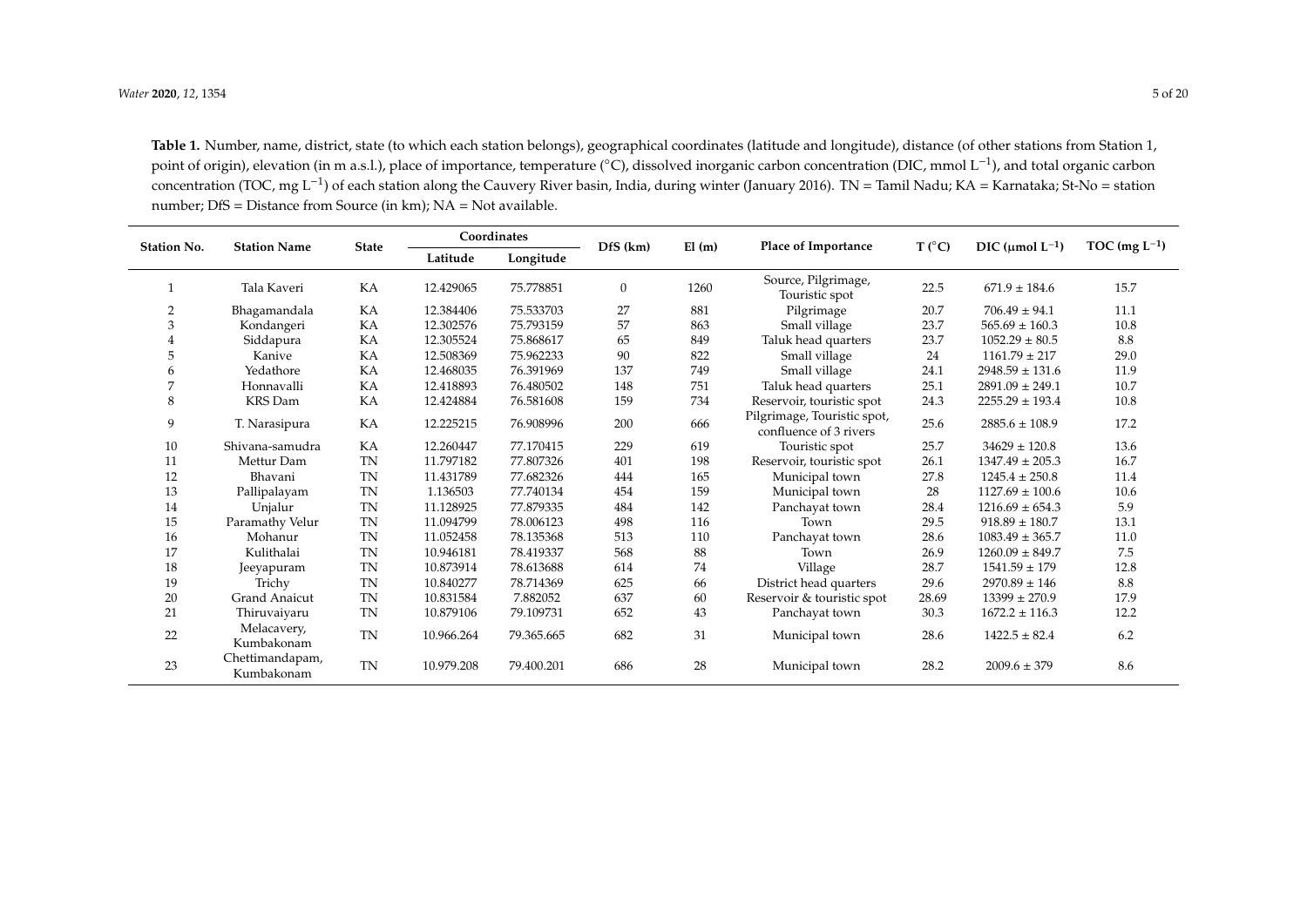Samples were always collected 10 m into the river from its bank and from the running water 20 cm beneath the surface. Surface-water samples were analyzed for water quality such as total organic carbon (TOC), dissolved inorganic carbon (DIC), greenhouse gases ( $CO<sub>2</sub>$  and  $CH<sub>4</sub>$ ), and bacterial communities. Three independent water samples were taken from the river for DIC,  $CO<sub>2</sub>$ , and CH<sub>4</sub> measurements. Samples for the measurement of gases and DIC were collected 10 cm below the water surface. After collection, samples were carried on dry ice to the laboratory, where they were directly measured after sampling.

Temperature, pH, electrical conductivity (EC), and dissolved oxygen (DO) were measured in situ with precalibrated YSI probes (YSI Inc., Yellow Springs, OH, USA).  $CO<sub>2</sub>$  and CH<sub>4</sub> were measured no later than 2 h after sampling by using the headspace extraction technique [26]. Briefly, water samples (20 mL) were collected in amber bottles without leaving headspace in gas-tight amber glass vials with a septum. During analysis, 5 mL of headspace was created with the ambient air, and vials were strongly shaken for 1 min. A gas-tight syringe was used to draw 500  $\mu$ L gas samples from the headspace and injected into Los Gatos GHG analyzer (Los Gatos Research Inc., Mountain View, CA, USA) to measure dissolved gaseous  $CO<sub>2</sub>$  and  $CH<sub>4</sub>$ . Sample collection for DIC was carried out in the same way as  $CO<sub>2</sub>$ , but phosphoric acid was amended in the sample before shaking to measure inorganic  $CO<sub>2</sub>$ . TOC was measured on the basis of standard methods (APHA, 2005) by using a Shimadzu TOC-V/TN (Kyoto, Japan) analyzer in the laboratory at the Indian Institute of Technology Madras.

Additionally, samples for nutrients measurements (total phosphorous and total nitrogen) were taken but could not be analyzed due to laboratory concerns. Consequently, we refer to already existing literature data, the Water Quality Index of the Cauvery River, and in situ observations for considering the impacts of nutrients.

## *2.2. Analysis of Pharmaceutical Compounds*

A few sampling stations, Tala Kaveri (Station 1), Bhagamandala (Station 2), T. Narasipura (Station 9), Shivanasamudra (Station 10), and Mettur Dam (Station 11) were selected for certain pharmaceuticals: Ibuprofen, paracetamol, naproxen, triclosan, diclofenac, carbamazepine, mathylparaben, propylparaben, nonyl-phenol, 4-octyl-phenol, 2,4′ -bisphenol A.

Water samples were collected using precleaned and preweighed dried glass bottles that were sealed tight after sample collection. In the laboratory, water samples were filtered using glass fiber filters, and the pH of the water was adjusted to 2 with 3.5 M HCl using a pH meter (Elico, National Scientific Suppliers, Chennai, India). The filtered water was then subject to solid-phase extraction (SPE, Oasis HLB, Waters, Bengaluru, India). SPE columns were conditioned using 3 mL of ethyl acetate:acetone (1:1 v), followed by 3 mL of methanol and by 3 mL of MilliQ water. This conditioning was performed to remove any impurities adsorbed on the SPE column during storage. 1000 mL of filtered water sample was processed through the SPE column at a constant flow rate of 5 mL min<sup>-1</sup>. The loaded SPE cartridges were washed with 5 mL of 5% methanol solution to flush out any excess water. The adsorbed compounds were then eluted using 10 mL of the 1:1 v ethyl acetate:acetone mixture. The eluent was collected in a 20 mL clean glass vial and concentrated to reduce the volume to 1 mL using a gentle stream of ultrapure nitrogen in a fume hood. The sample was then derivatized to render some of the compounds of interest more stable and facilitate their identification using GC-MS. Derivatization was performed by the addition of 35  $\mu$ L of N-methyl-trimethyl silyl trifluoro acetamide (MSFTA) and heating at 65 ◦C for 30 min. The derivatized sample was then transferred into a 1.5 mL HPLC vial. The vial was sealed with parafilm and stored in a freezer until analysis using GC-MS.

Chemical analyses were performed with gas chromatography using QP 2010 Plus from Shimadzu equipped with a mass selective detector and a capillary column (HP-5MS with 0.32 mm (ID) and 0.1  $\mu$ m film thickness; column length was 30 m). We used external standards containing known concentrations of individual compounds to assure the qualitative and quantitative analysis of these compounds. Quality-control measures were strictly followed to ensure the highest possible analysis of confidence. The overall extraction of these samples in water was used to compute extraction efficiencies.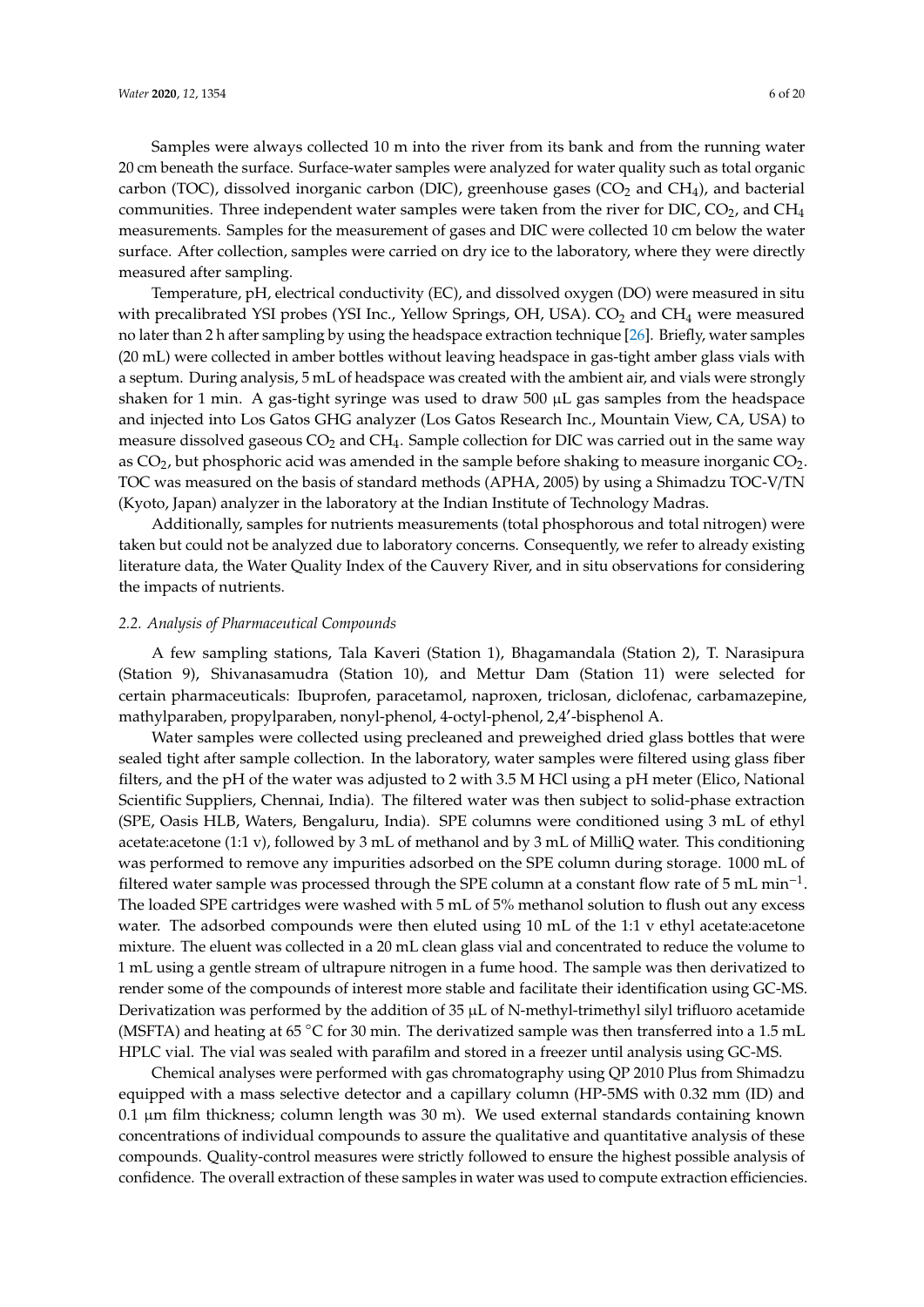Concentration values were corrected for extraction efficiencies. The detection limits of the analytes are as follows: Ibuprofen—10 ng L<sup>-1</sup>, paracetamol—20 ng L<sup>-1</sup>, naproxen—20 ng L<sup>-1</sup>, triclosan—5 ng L<sup>-1</sup>, diclofenac—5 ng L<sup>-1</sup>, carbamazepine—5 ng L<sup>-1</sup>, methylparaben—2 ng L<sup>-1</sup>, propylparaben—2 ng L<sup>-1</sup>, nonyl-phenol—5 ng L<sup>−1</sup>, 4-octyl-phenol—5 ng L<sup>−1</sup>, 2,4′-bisphenol A—5 ng L<sup>−1</sup>.

# *2.3. Analysis of Bacterial Community Structure*

Water samples for DNA extraction were only taken once per station without replicating. Total DNA was extracted after filtering 50 mL of water sample through 0.22 µm membrane filter following the manufacturer's instructions (Mobio-Power water DNA isolation kit cat No: 14900-50-NF, Mobio Laboratories Inc., Carlsbad, CA, USA). DNA samples were quantified using a Nanodrop and Qubit DNA BR assay (Thermo Fisher Scientific, Washington, DE, USA). The isolated DNA was stored at −20 ◦C for analysis. The V3 and V4 regions of the 16S rRNA gene were targeted for library preparations. Samples were amplified using 16S rRNA gene universal primers (5'-ACTCCTACGGGAGGCAGCAG-3', and 5′ -GGACTACHVGGGTWTCTAAT-3′ ) with standard Illumina barcodes and adapters [27,28]. Amplicons were further purified using Ampure XP beads, and the barcoded libraries were validated by Agilent DNA 1000 Bioanalyzer, quantified using Qubit DNA BR reagent assay (Thermo Fisher Scientific, Washington, DC, USA). The quantified libraries were pooled and sequenced in Illumina Miseq using a 500 cycle kit with a read length of  $2 \times 250$  bp. More than 70 percent of the sequencing data of the  $2 \times 250$  bp run will be having a quality Phred score of more than 30.

Obtained raw sequences were processed using iOMICS<sup>TM</sup> (The Elastic Genomics Cloud Platform) for quality chimeric analysis, operational-taxonomic-unit (OTU) identification, taxonomic assignment, normalization, and identification of the main bacterial population. Briefly, the forward and reverse reads obtained from the Illumina platform were assembled, and the reads with Phred quality scores (≥20) were considered for further analysis. All chimeric sequences were detected using similarity-based cluster method Usearch using the Greengenes database (http://greengenes.secondgenome.com/). Out of the on average 100–120K reads generated for each sample, 85–90K reads passed the quality and chimera filtering and were clustered into 9050 OTUs. All sequences classified as eukaryote, mitochondria, chloroplast, and archaea were subsequently removed. Sequences were clustered into operational-taxonomic-units (OTUs) at a 97% similarity level using a "uclust" similarity-based sequence-clustering algorithm. Data were normalized using cumulative sum scaling (CSS) (mixOmics R package). In the following, we will refer to sequence-based estimates of bacterial community composition as 'relative abundances′ .

### *2.4. Statistical Analysis*

We used the Shapiro-Wilk test to test for normally distributed data. We used Spearman rank-order correlation analyses to explore relationships between water quality parameters with DIC, TOC,  $pCO<sub>2</sub>$ ,  $pCH<sub>4</sub>$ , and the distance of the sampling location from the source (DfS) as most parameters were non-normally distributed. Nonmetric multidimensional scaling (NMDS) and PCoA were used to evaluate the molecular dataset. Prior to analysis, Bray–Curtis distance matrices were calculated on the basis of normalized and square-root-transformed OTU abundances. All statistical analyses were performed with the R (version 3.6.3, R Foundation for Statistical Computing, Vienna, Austria, http://www.R-project.org/).

# **3. Results**

## *3.1. General Characteristics and Spatial Variations of Water Chemistry*

The pH varied between 6.7 (Station 1) and 8.8 (Station 20) and significantly increased with increasing distance from the source ( $r = 0.69$ <sup>\*\*</sup>) (Figure 3, Table 2, Table S1). Around 78% of the stations had pH values larger than 8. Lower pH values (<8) were measured, especially before Station 5 and at Station 12.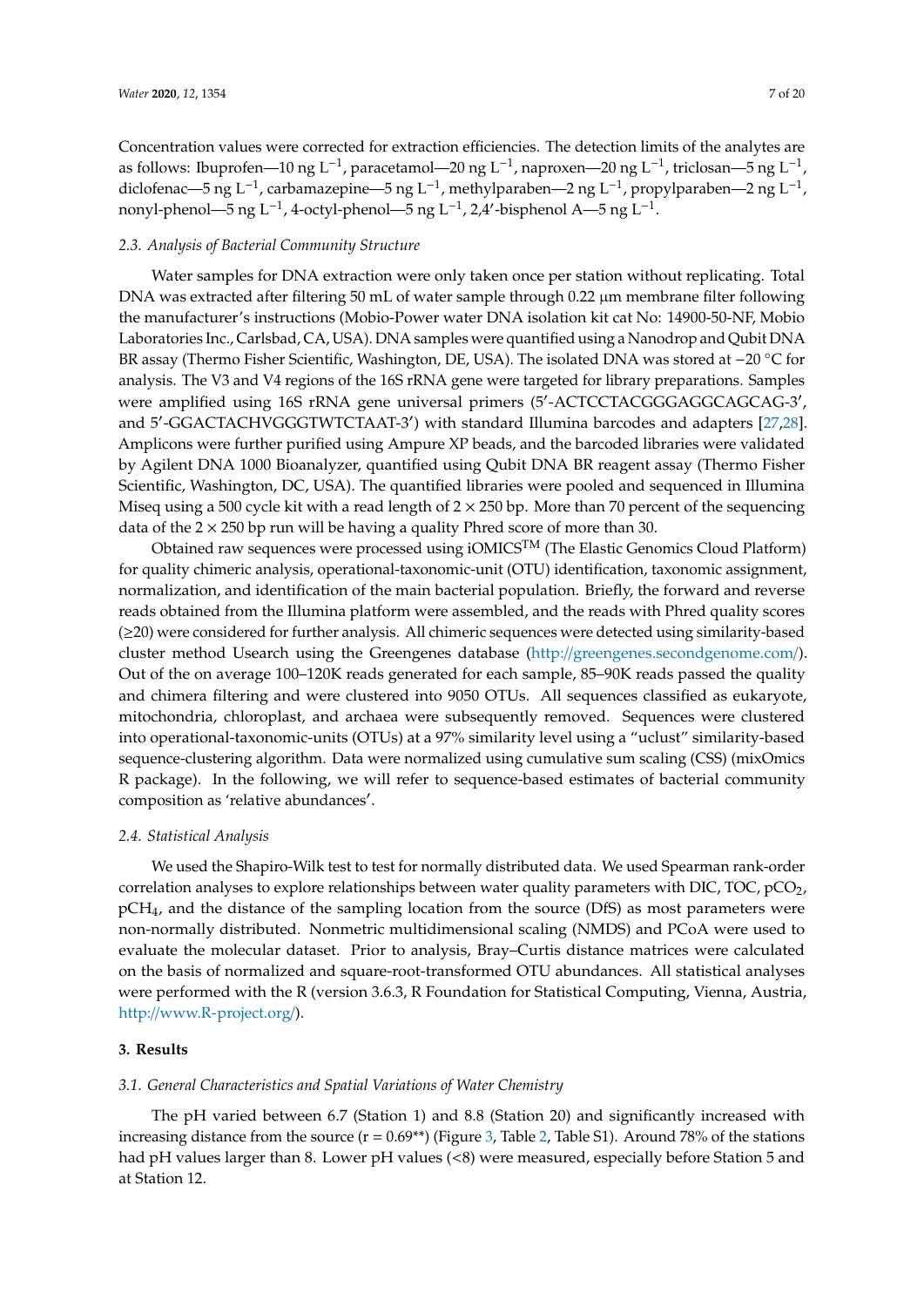

(12.1 µmol L<sup>-1</sup>) and of CH<sub>4</sub> (0.0026 µmol L<sup>-1</sup>). Standard deviations are given for pCO<sub>2</sub> and pCH<sub>4</sub>. **Figure 3.** Spatial distribution of (**a**) pCH<sup>4</sup> (triangle); (**b**) pCO<sup>2</sup> (white circle); (**c**) dissolved oxygen (DO, black circle) and electrical conductivity (EC, open squares); and (**d**) pH and elevation along the Cauvery River from the source to the river mouth. White numbers in black circles indicate station numbers in the pH line, line with crosses indicates elevation above the mean sea level along the entire river. The river stretch is divided into two large plateaus on the basis of topography, Mysore Plateau and Tamil Nadu Plain; the latter extends after Mettur Dam. The four vertical green lines characterize four large dams built in the Cauvery River: I: Krishnarajasagara, II: Mettur, III: Mukkombu, and IV: Grand Anaicut. The dashed horizontal line represents the mean value for the atmospheric equilibrium of  $CO<sub>2</sub>$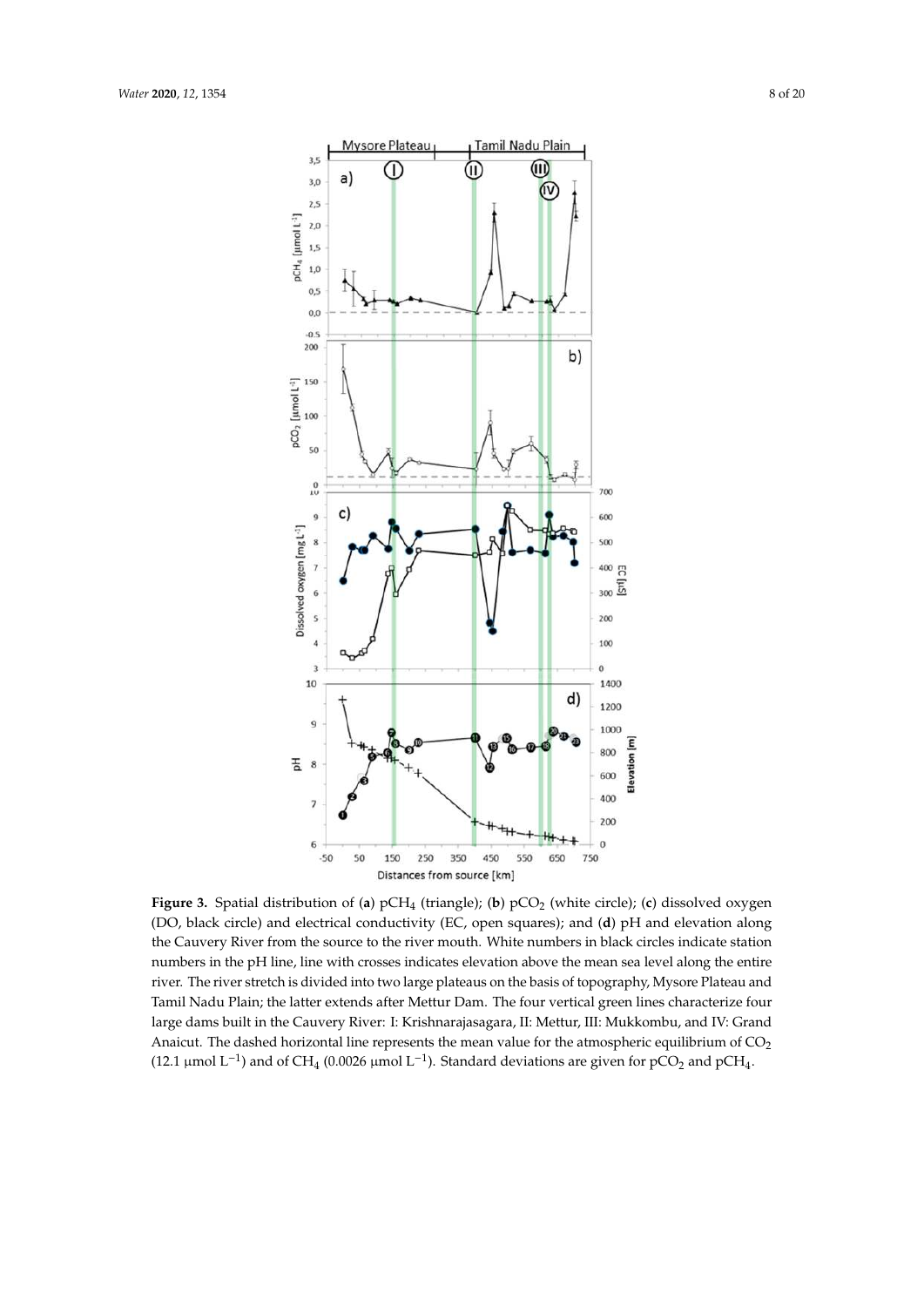| Parameter        | <b>Distance</b> | pH<br>Temp |           | <b>DO</b> | EC      | <b>TOC</b> | <b>DIC</b> | pCO <sub>2</sub> | pCH <sub>4</sub> |
|------------------|-----------------|------------|-----------|-----------|---------|------------|------------|------------------|------------------|
| <b>Distance</b>  |                 |            |           |           |         |            |            |                  |                  |
| pH               | $0.67**$        |            |           |           |         |            |            |                  |                  |
| Temp             | $0.91**$        | $0.72**$   |           |           |         |            |            |                  |                  |
| DO               | 0.05            | $0.62**$   | 0.18      |           |         |            |            |                  |                  |
| EC               | $0.89**$        | $0.60**$   | $0.91**$  | 0.05      | 1       |            |            |                  |                  |
| <b>TOC</b>       | $-0.27$         | $-0.07$    | $-0.18$   | 0.04      | $-0.14$ |            |            |                  |                  |
| DIC              | 0.35            | $0.54**$   | 0.28      | 0.33      | 0.22    | $-0.00$    |            |                  |                  |
| pCO <sub>2</sub> | $-0.47*$        | $-0.76**$  | $-0.47**$ | $-0.68**$ | $-0.26$ | $-0.03$    | $-0.39$    |                  |                  |
| pCH <sub>4</sub> | 0.03            | $-0.38$    | $-0.08$   | $-0.63**$ | 0.01    | $-0.18$    | $-0.11$    | 0.40             |                  |

**Table 2.** Spearman's rank correlation coefficients between the measured variables at sampling stations along the Cauvery River basin during January 2016. Distance refers to the distance from the source.

\*\* Correlation was significant at 0.01 level (two-tailed). \* Correlation was significant at 0.05 level (two-tailed).

Electric conductivity ranged from 42  $\mu$ S cm<sup>-1</sup> at Station 2 to 647  $\mu$ S cm<sup>-1</sup> at Station 15 in the Southeast (Figure 3, Table S4). Similar to pH, EC significantly increased with increasing distance from the source  $(r = 0.89**).$ 

DO concentrations fluctuated during the entire river stretch and ranged from 4.5 to 9.5 mg  $\mathrm{L}^{-1}$ . The overall lowest DO concentration was recorded in large municipal towns 40 km after the Mettur Dam at Station 13, Pallipalayam (4.5 mg L<sup>-1</sup>), and Station 12, Bhavani (4.8 mg L<sup>-1</sup>, Figure 2), around 450 km from the river source. Water temperature measured during the current study varied between 20.7 and 30.3 °C, and water temperature significantly increased downstream ( $r = 0.91**$ ).

DIC and TOC concentrations are reported in Table 1. DIC concentrations in water samples varied between 0.56 and 3.46 mmol L−<sup>1</sup> at Stations 3 and 10, respectively. We found that DIC was slightly positively correlated with pH ( $r = 0.54$ <sup>\*\*</sup>) (Table 2).

# *3.2. Spatial Pattern of pCO<sup>2</sup> and pCH<sup>4</sup> Concentrations Along the Gradient*

The concentration of GHGs ( $CO<sub>2</sub>$  and  $CH<sub>4</sub>$ ) as  $pCO<sub>2</sub>$  and  $pCH<sub>4</sub>$  were determined (Figure 3). The river water was mostly supersaturated with  $CO_2$  and CH<sub>4</sub> relative to the atmosphere (32.2 µmol L<sup>-1</sup> as the median). pCO<sub>2</sub> ranged from 7.9 µmol L<sup>-1</sup> (Station 20) to 168.7 µmol L<sup>-1</sup> (Station 1) and tended to decrease downstream ( $r = -0.47$ <sup>\*</sup>).

Minimum pCH<sub>4</sub> concentrations were recorded in Station 11 (0.01 µmol L<sup>-1</sup>), directly after water was discharged from the Mettur Dam back into the river, whereas a maximum concentration was measured at Station 22 (2.76 µmol  $\mathrm{L}^{-1}$ ), in a more urban area. pCO<sub>2</sub> concentrations showed significant negative correlations with pH ( $r = -0.76$ <sup>\*\*</sup>), temperature ( $r = -0.47$ <sup>\*\*</sup>), and DO ( $r = -0.68$ <sup>\*</sup>). Furthermore, we found pCH<sub>4</sub> was negatively correlated with DO ( $r = -0.63**$ ).

# *3.3. Pharmaceuticals*

The details of various pharmaceutical compounds, their classification, and their concentration were recorded at selected sampling stations (Figure 4). All selected compounds were below the detection limit (BDL) at Station 1. Furthermore, 2,4′ -bisphenol A concentration was BDL at all sampling stations. Triclosan and diclofenac were detected only at Stations 2 (492 ng L<sup>-1</sup>) and 10 (1280 ng L<sup>-1</sup>), whereas carbamazepine (2779 ng L<sup>-1</sup>), ibuprofen (398 ng L<sup>-1</sup>), naproxen (1624 ng L<sup>-1</sup>), propylparaben (269 ng L<sup>-1</sup>) had the highest concentrations at Station 9. Nonyl-phenol (200 ng L<sup>-1</sup>) and 4-octyl-phenol (415 ng L<sup>-1</sup>) had their maximum concentrations at Station 2. All the above-mentioned pharmaceuticals emerged in places with high human impact (pilgrimage, touristic spots).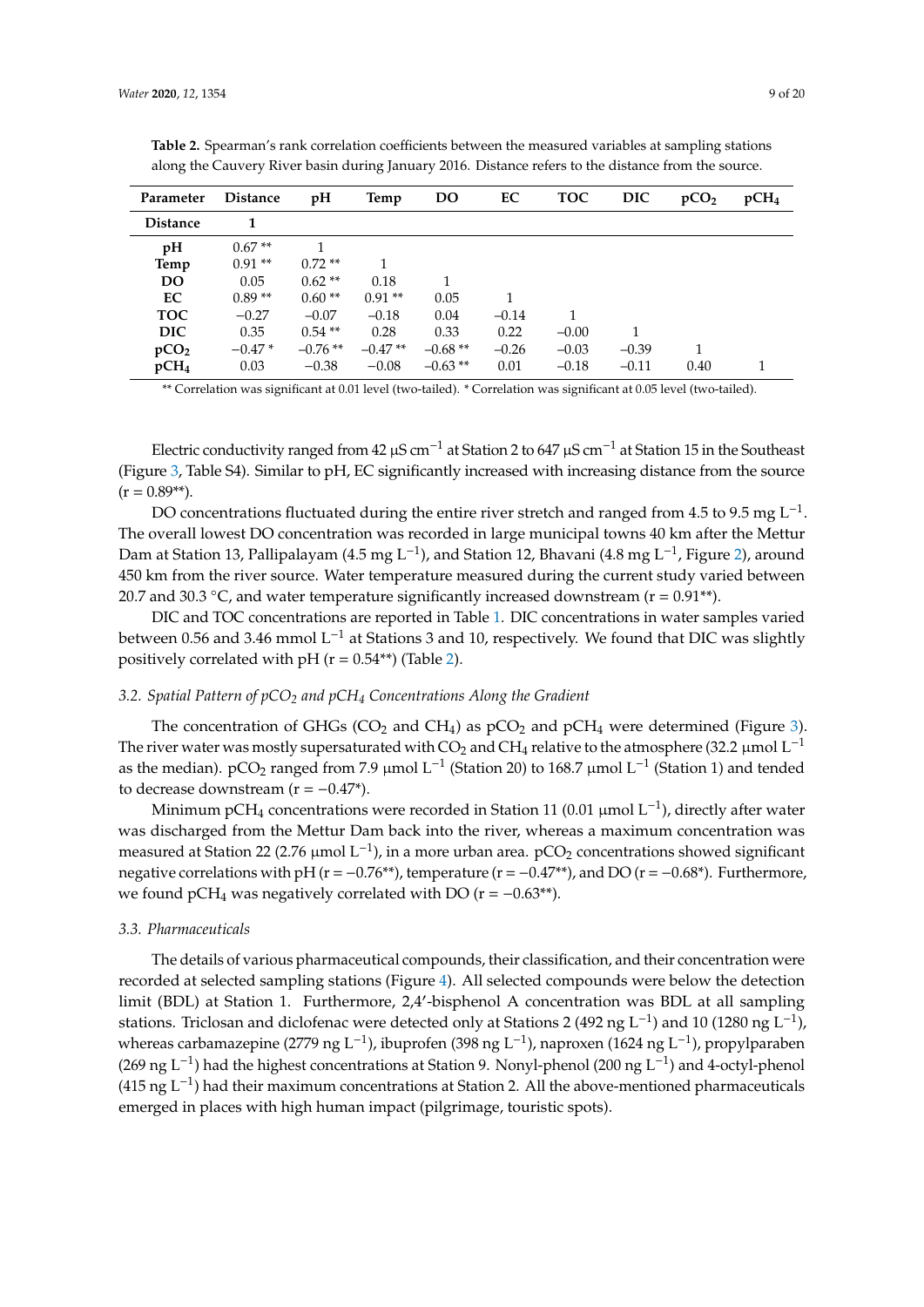

**Figure 4.** Most abundant pharmaceuticals found in water at five different stations of the Cauvery River. (**a**) Carbamazepine, triclosan, propyl paraben (preservatives), and phenol are essential for the production of polycarbonates, detergents, herbicides, and pharmaceutical drugs; (**b**) Pharmaceuticals used as an analgesic, antipyretic (Ibuprofen, Paracetamol), anti-inflammatory (Ibuprofen), and non-steroidal anti-inflammatory drugs (NSAIDS) for rheumatic, analgesic, and antipyretic treatments (Naproxen) and analgesic and anti-inflammatory application (Diclofenac). Pharmaceuticals of station 1 were below the detection limit and, therefore, not included in the figure.

# *3.4. Changes in Bacterial Community*

and had a median relative abundance of 57.6%. Within the phylum, the class of β-proteobacteria was dominating, followed by  $γ$ - and α-proteobacteria, with median relative abundances of 42.8%, 7.2%, The analysis of bacterial community composition of water samples from 17 stations revealed 12 different phyla, with Proteobacteria as the major phylum in all samples (Figure 5a, Tables S2 and S3). The relative abundance of this diverse phylum ranged between 26.1% (Station 8) and 82.2% (Station 1) and 2.3%, respectively (Table 3).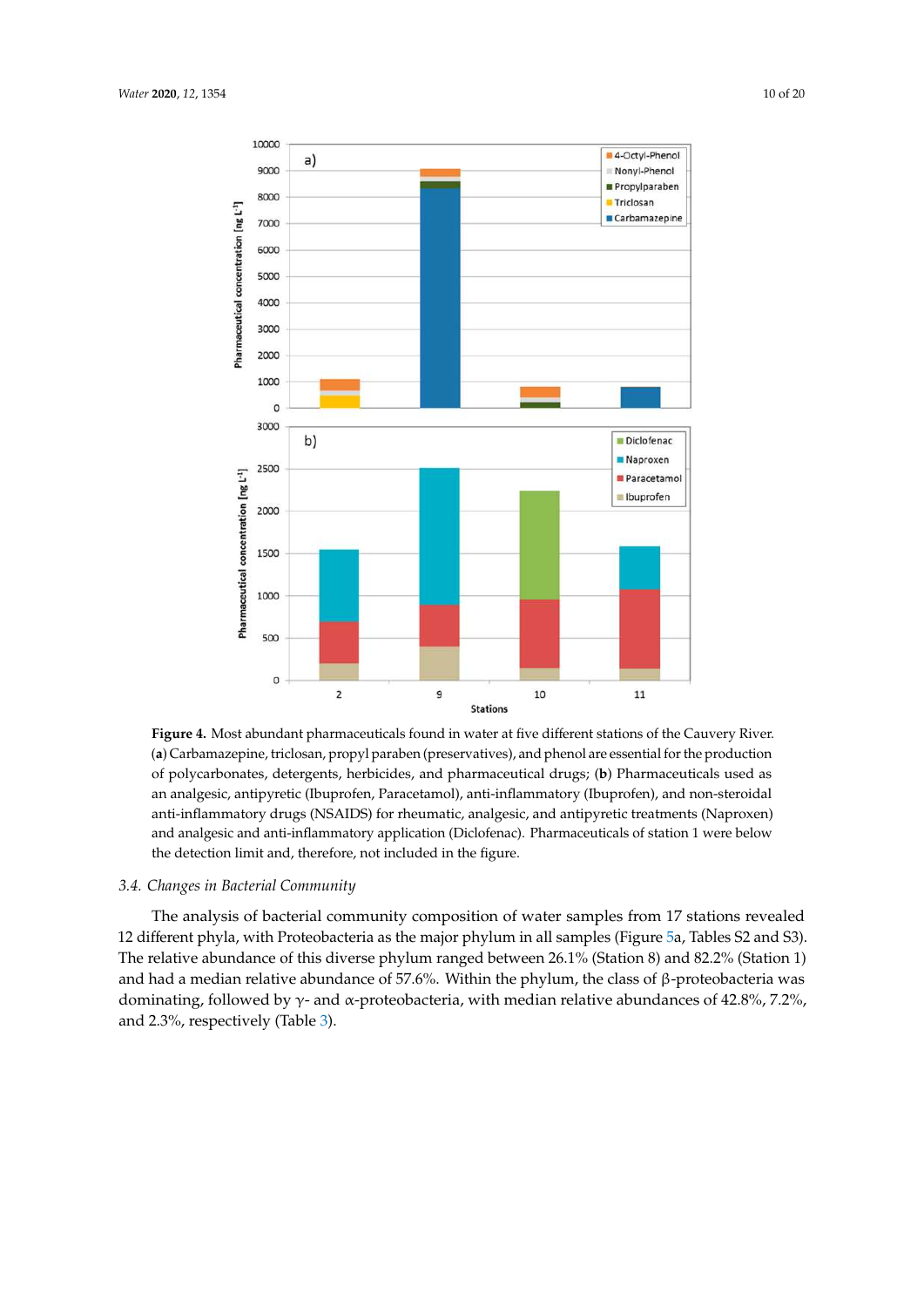

**Figure 5.** (**a**) Relative abundance of bacterial phyla at 17 stations along the Cauvery River. Others comprised rare phyla with less than 0.5% of the total bacterial community in a given sample; (**b**) relative abundance of potential pathogen bacterial in 17 stations along the Cauvery River (beta-proteobacteria: Comamonadaceae; gamma-proteobacteria: Enterobacteriales, Legionellales, Xanthomonadales).

In general, Stations 2 and 8 revealed distinct bacterial-community compositions compared to the remaining stations: Station 8 showed the highest bacterial diversity, comprising all 12 bacterial phyla recorded in this study. Station 2 had the highest relative abundance of unclassified bacterial phyla (65%). Additionally, Station 8 had the lowest abundance of pathogens (Figure 5b).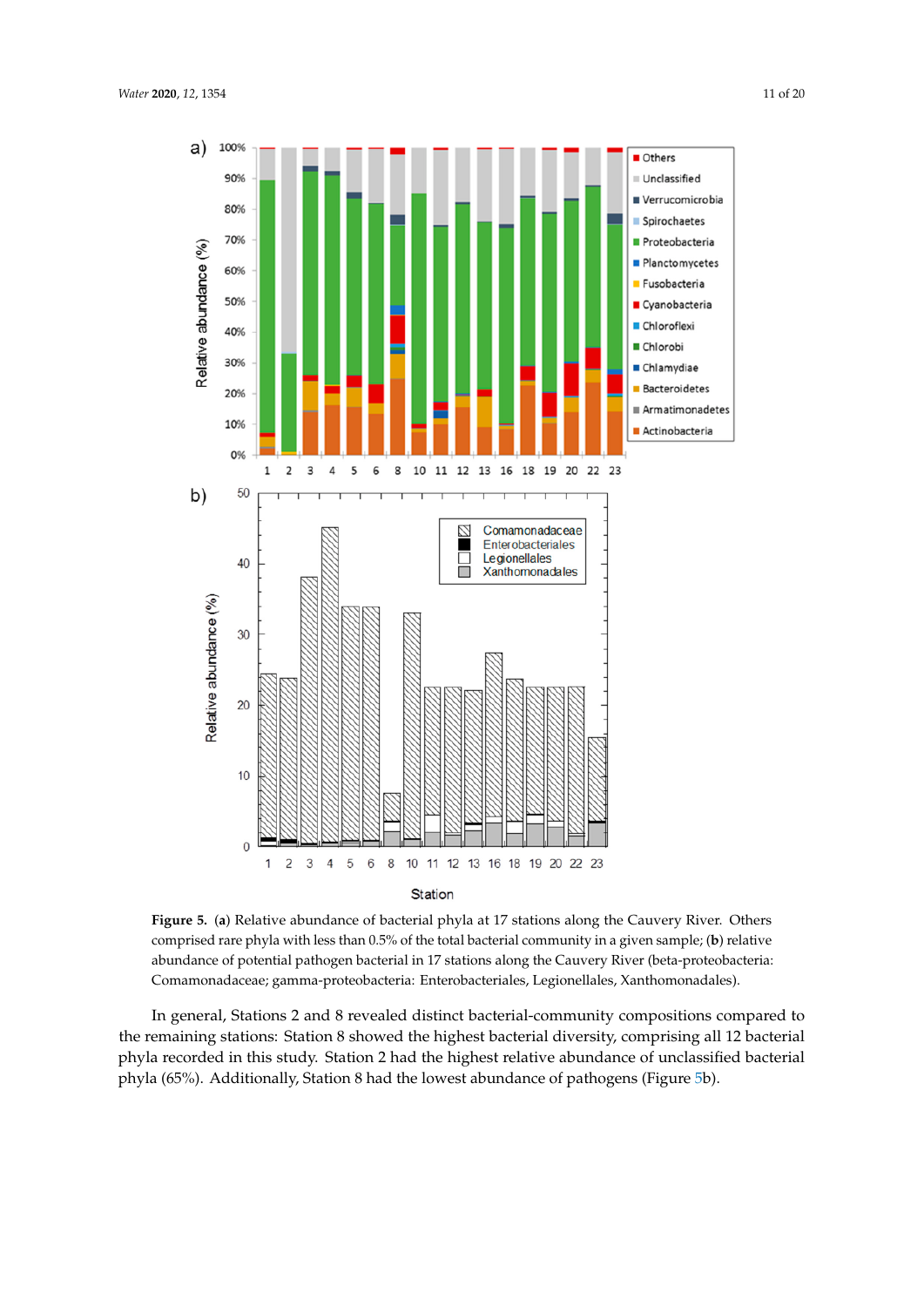| Phyla |      |                |      |      | Proteobacteria |      |      |                 |      |                 |                  |                 |                 |                 |                 |                 |                  |        |
|-------|------|----------------|------|------|----------------|------|------|-----------------|------|-----------------|------------------|-----------------|-----------------|-----------------|-----------------|-----------------|------------------|--------|
| Class | S1   | S <sub>2</sub> | S3   | S4   | S <sub>5</sub> | S6   | S8   | S <sub>10</sub> | S11  | S <sub>12</sub> | S <sub>1</sub> 3 | S <sub>16</sub> | S <sub>18</sub> | S <sub>19</sub> | S <sub>20</sub> | S <sub>22</sub> | S <sub>2</sub> 3 | Median |
| Alpha | 9.5  | 0.5            |      | 0.5  | ? ?            |      | 3.5  | 0.4             | 3.9  | 2.3             | 3.1              | 3.4             | 1.7             | 2.5             | 3.7             | 1.6             |                  | 2.3    |
| Beta  | 70.2 | 29.6           | 62.3 | 66.5 | 52.2           | 54.3 | 15.6 | 49.6            | 36.9 | 42.8            | 35.9             | 40.4            | 45.1            | 38              | 40.5            | -47             | 34.7             | 42.8   |
| Gamma | 2.3  | 1.5            |      |      |                | 3.3  | 4.6  | 24.5            | 15.5 | 16              | 15               | 18.8            | 7.4             | 17              |                 | 3.1             | 7.8              | 7.2    |
| Delta |      | 0.5            | 0.7  |      |                | 0    | 1.9  |                 |      | 0.1             | 0.2              | 0.3             |                 | 0.5             | 0.7             |                 |                  |        |

**Table 3.** Relative abundances (%) of different classes of Proteobacteria for stations (S) 1 through 23 along the Cauvery River.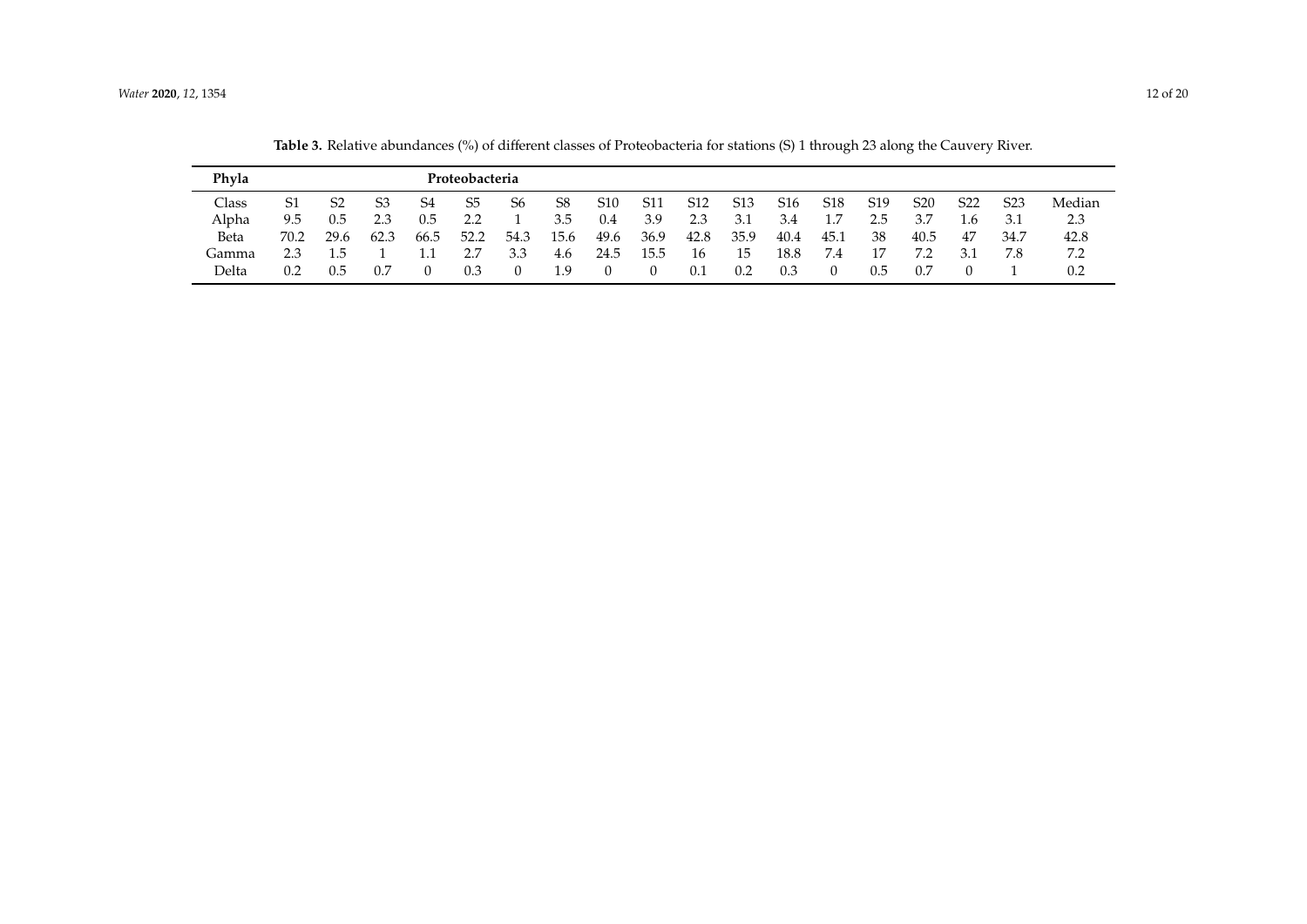# **4. Discussion**

In this study, we presented indications that high anthropogenic activities cause spatial variability in  $CO<sub>2</sub>$  and  $CH<sub>4</sub>$  concentrations, and in bacterial community compositions along the Cauvery River, the main river for potable- and irrigation-water supply for the larger parts of three states in Southern India. Furthermore, the results confirmed that high population density (555 km−<sup>2</sup> against a global mean of 59 km<sup>-2</sup> [29]) and a mass gathering at distinct places due to tourism and pilgrimages (Table 1) result in changes of the riverine ecosystem and water quality.

## *4.1. Links between Greenhouse Gases and Water Quality, and their Connection to Urbanization*

Greenhouse gas concentrations in the water, especially in Asian and African river networks, are very sparsely surveyed [16]. The lack of high-quality data and the poor spatial coverage of Indian rivers, especially on  $pCO<sub>2</sub>$  and  $pCH<sub>4</sub>$  [30], make it challenging to evaluate the contribution of Indian river systems to global carbon fluxes. The  $pCO<sub>2</sub>$  concentrations in rivers and streams averaged at 1600 ppm (range of 132 to 11,770 ppm) on a global scale [10]. In this study,  $pCO<sub>2</sub>$  concentrations were very high for a river system and fluctuated from 255 to 6735 ppm (in mean 1463 ppm), thus displaying large spatial heterogeneity. This supersaturation resulted in evasive GHG fluxes when compared to the atmosphere [7] along the entire stretch of the river. Depending on intensive urbanization (pilgrimage, big cities, dams, industry) and intensive use of the water,  $pCO<sub>2</sub>$  supersaturation appeared to be controlled differently in space along the Cauvery River. Anthropogenic activities and industry and wastewater discharge can lead to high pulses of nutrients and additional organic matter that have an impact on aquatic metabolic processes and thus on dissolved  $CO_2$  production [31]. pCO<sub>2</sub> was highest at the source of the Cauvery River, a place visited by pilgrims on a daily basis, and by thousands during Tula Sankramana, a festival that is held in October every year to celebrate the upsurge of the river from a small pond. High  $pCO<sub>2</sub>$  concentrations at Station 2, just 27 km downstream, could have resulted from anthropogenic activities (e.g., washing, garbage disposal, household waste) during its course (Figure 2). To prove this hypothesis, we suggest future studies to sample shortly after the festival has been held (e.g., after 3, 7, or 14 days).

We attribute the negative correlation between  $pCO<sub>2</sub>$  concentration with DO saturation ( $r = -0.68$ ; Table 2) along the Cauvery River to the heterotrophic microbial respiration during the organic matter degradation. Since DO is mostly consumed through internal respiration processes [32,33]. A similar negative relationship was found in an Amazonian fluvial network [34] and in the Pearl River system in China [34,35]. However, the increase in  $pCO<sub>2</sub>$  concentration in the river water could also be the result of the lateral transport of DIC originating from both weathering of carbonate minerals and soil respiration in the watershed through groundwater [36–38]. A decrease of DO concentration, resulting in high DO undersaturation and leading to high  $pCO<sub>2</sub>$  and  $pCH<sub>4</sub>$  concentrations were characteristic for Stations 12 and 13 downstream of the Mettur Dam, where water was partially stagnant along with the presence of Erode, a city with high population density and where a number of industries are situated.

Our results on  $pCH_4$  concentrations show that the Cauvery River water column was supersaturated with respect to the atmospheric equilibrium concentrations along the entire river stretch (Figure 3a). Overall, measured pCH<sup>4</sup> concentrations fall towards the higher end or even exceed the range of CH<sup>4</sup> concentration reported from other tropical rivers. In general, running waters are naturally oxic, with limited  $CH_4$  production. The main source of riverine  $CH_4$  is from the anaerobic bacterial decomposition of OM in areas with stagnant waters [39,40]. Additionally, floodplains and discharging soil and groundwater can also be sources of  $CH_4$  [41–43]. In the current study, stations with high urban areas and more stagnant waters (Stations 13, 22, and 23), registered higher CH<sup>4</sup> and lower DO concentrations, respectively (Figure 3). A significant negative correlation between  $pCH_4$  with DO concentrations ( $r = -0.63$ ) clearly showed the effect of population pressure and pollution on the riverine ecosystem. Our results are in good agreement with the study of Matousu et al. (2019), which also showed higher pCH<sup>4</sup> concentrations in human-altered riverine habitats and in more stagnant river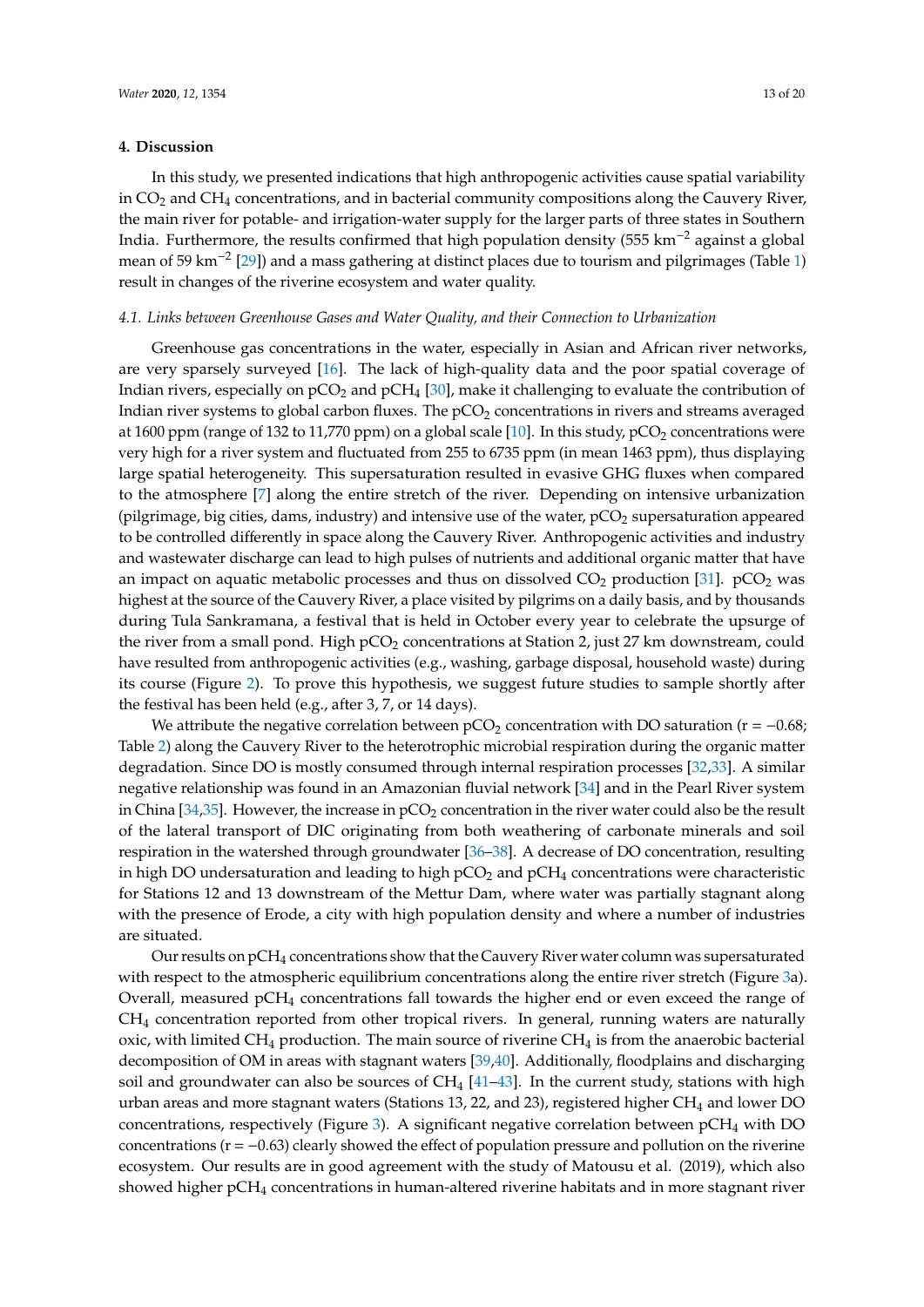segments [44]. The correlation between DO and pCH<sup>4</sup> concentrations is not as pronounced on the Tamil Nadu plain due to the low variability in values and the high outliers of CH<sup>4</sup> concentrations at Stations 13, 22, and 23. In addition, elevation, climatic gradient, and benthic sediment mineralization rate may play a role in the different degrees of weathering along the Cauvery river [45].

Earlier studies showed that, especially along riverbanks, fast urbanization and industrialization have led to the discharge of partly or totally untreated wastewater and effluents into the Cauvery River [46]. Gowda et al. (2016) [47] found total nitrogen concentrations of 10 mg NO<sub>3</sub> –N L<sup>-1</sup>, on average (4 to 18 mg L<sup>-1</sup>) and total phosphate concentrations of 3.5 mg PO<sub>4</sub> –P L<sup>-1</sup>, on average (1 to 7 mg L<sup>-1</sup>) in the Mysore plateau of the Cauvery River. Gowda et al. (2016) attributed this poor water quality to anthropogenic activities. Krishna et al. (2016) [48] calculated a mean dissolved inorganic nitrogen of 1602 t N year<sup>-1</sup>, and phosphate of 8008 t P year<sup>-1</sup>. High nutrient concentrations have diminished the quality of the Cauvery River, and similar results on the ecosystem and human health due to poor water quality were shown for other rivers as well [49–51]. Moreover, anthropogenic disturbance changes the riverine processing of OM, which results in changes in DO concentrations, and the metabolism of  $pCO<sub>2</sub>$  and  $pCH<sub>4</sub>$  in the water.

#### *4.2. Pharmaceuticals in the Cauvery River Compared to Global Rivers*

Discharge from pharmaceutical industries into water bodies is considered a major source of pharmaceuticals, followed by agricultural waste and household sewage [52]. However, sewage treatment plants are considered to be an important source, despite the reduce pharmaceutical fluxes into the river compared to untreated sources. To the best of our knowledge, none of the stations that we investigated for pharmaceutical compounds had large pharmaceutical industries or sewage-treatment plants directly in its vicinity. Hence, wastewater generated from various sources, such as households, hospitals, public toilets, and agricultural runoff, could have been discharged into the river without any treatment.

The studied pharmaceuticals are part of different medicinal classes. Carbamazepine is an anticonvulsant drug used mostly for epilepsy, triclosan is a chemical disinfectant largely used in industry, and also in households, cosmetics, and toothpaste. Paraben is commonly used in preservatives used in health care and pharmaceutical products, and phenol is essential for the production of polycarbonates, detergents, herbicides, and pharmaceutical drugs. Ibuprofen and paracetamol are analgesics and antipyretic pharmaceuticals. Ibuprofen is also used for anti-inflammatory treatments. Non-steroidal anti-inflammatory drugs (NSAIDS) are used for rheumatic, analgesic, and antipyretic treatments (naproxen), and analgesic and anti-inflammatory applications (diclofenac). We also took samples for antibiotics for each station. Unfortunately, due to laboratory problems, the analyses failed. However, the antibiotic analysis should be included in the next approach of sampling campaign since they can strongly impact the microbial composition and thus ecosystem function.

Generally, our data confirmed previous findings on pharmaceutical riverine discharge and even exceeded concentrations observed by other studies. The concentrations of pharmaceuticals in our study are exceeding the warning limits of 100 ng L<sup>-1</sup> (EU watch list of priority pollutants 2015). At T. Narasipura (Station 9), a place with high pilgrimage, a popular touristic spot, and a confluence of three rivers, anthropogenic pressure, and input from tributaries could have led to the highest ibuprofen (398 ng L<sup>-1</sup>), paracetamol (492 ng L<sup>-1</sup>), naproxen (1624 ng L<sup>-1</sup>), and carbamazepine (8337 ng L<sup>-1</sup>) concentrations found in the Cauvery River. These high concentrations of pharmaceuticals could be attributed to their easy availability [53]. Concentrations of the non-prescription pharmaceutical naproxen in the Cauvery River exceeded concentrations in the Han River (5.3–100 ng L<sup>-1</sup>) in South Korea, the Seine River estuary (<2.6–275 ng L<sup>-1</sup>) in France, and the Tiber River (200–264 ng L<sup>-1</sup>) in Italy [54–56].

A high concentration of ibuprofen (199 ng L<sup>-1</sup>) was also found in Bhagamandala (Station 2), which is frequented by people and is comparable to concentrations found earlier in the Cauvery River (195 ng L<sup>-1</sup>; Figure 4, Table S5) [57]. Higher ibuprofen concentrations were also found in the Alzette and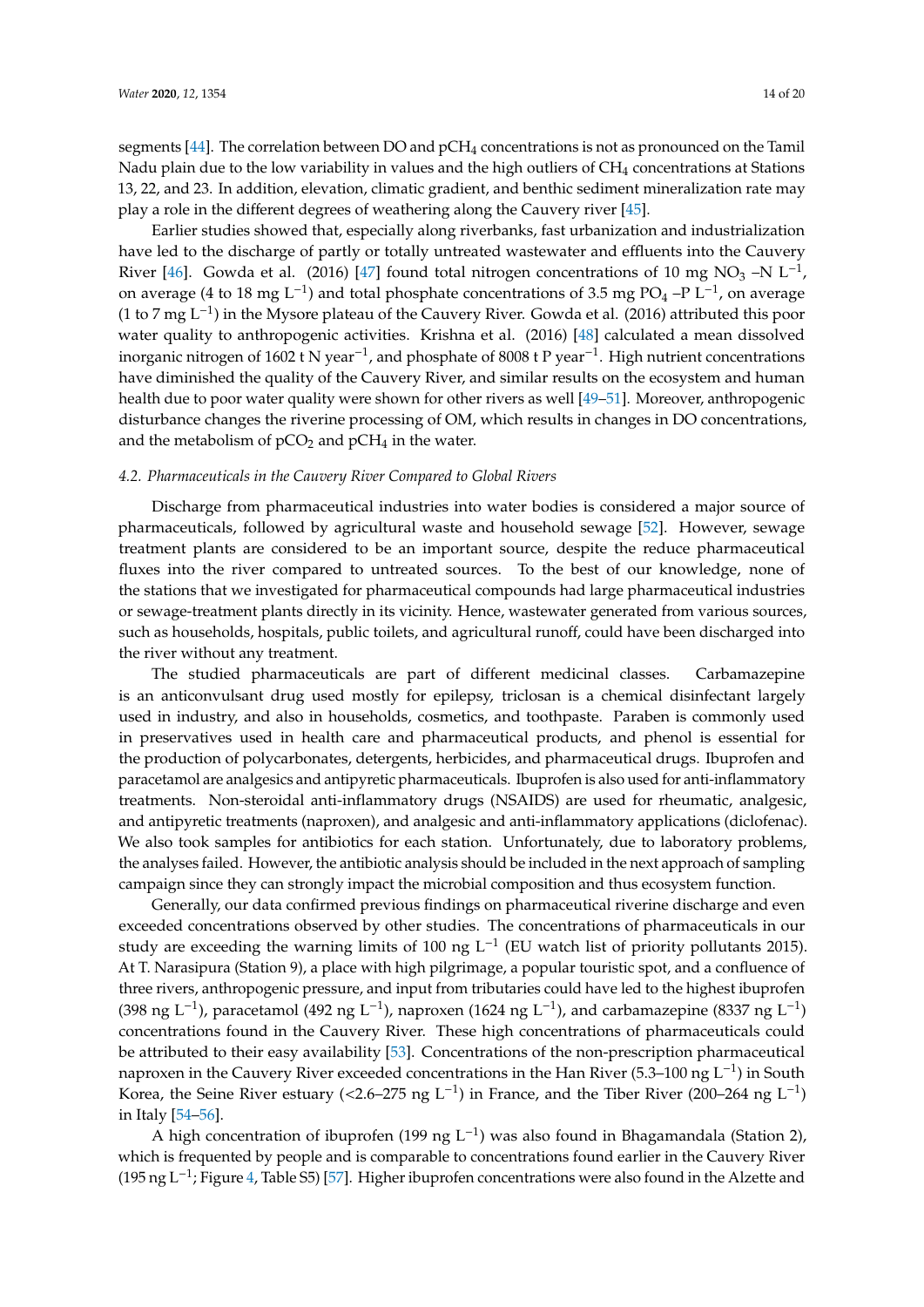Mess rivers (9 to 2383 ng L<sup>−1</sup>), the Mankuyng River (414 ng L<sup>−1</sup>) in South Korea [58], and in the Yamuna River in India (2300 ng L<sup>-1</sup>) [59].

Concentrations of paracetamol at Mettur Dam (938 ng  $L^{-1}$ ), also a highly touristic spot and a place where pharmaceuticals easily accumulate, were about half of the maximum concentration recorded in the Yamuna River, India [59], a river in California [60], and in the Umgeni River (16 µg L<sup>-1</sup>) South Africa [61]. However, the current value is over 14 times higher than the maximum concentration (65 ng L<sup>-1</sup>) recorded in the Mississippi River in the USA [62]. The high abundance of pharmaceuticals, even at places lacking large industry or wastewater-treatment plants, highlights the high need for more detailed investigations on the distribution of these contaminants and their impacts on the environment.

## *4.3. Possible Reasons for Bacterial Community Changes*

We analyzed bacterial communities in order to understand microbial diversity and structure along the Cauvery River. The distinct bacterial-community compositions observed at Stations 2 and 8 compared to the remaining stations could be related to their environment. Station 2 receives water from a pristine forest ecosystem, and this station showed the lowest bacterial diversity, with 65% of unclassified bacterial sequences. Station 8 is the first major dam (Krishna Raja Sagara) in the Cauvery River, holding water received from the less polluted upper reaches. Thus, it is logical to assume this station registered the highest bacterial diversity comprising all bacterial phyla (Figure 5) with less pathogen abundance, indicating a less polluted station with a resilient bacterial-community structure.

Bacterial community structures are reported to vary in different ecosystems on the basis of nutrients, flow rate, pH, and temperature. They also differ according to sources of pollutants into the river [63,64]. As mentioned in earlier studies [65], Proteobacteria were reported as the dominant phyla in the river system. The Comamonadaceae family (Burkholderiales) within the β-Proteobacteria phylum are a fast-growing and nutrient-dependent group, and a typical freshwater group [66–68]. This bacterial family is often associated with nutrient pollution and found in overfertilized water bodies [69]. The inflow from arable lands and cities and towns represent a likely source of this family in the Cauvery River. Interestingly, Station 1 seems to be rather polluted with these bacteria, whereas Station 8 revealed low abundances of Comamonadaceae and other pathogens. However, the lower proportion at Station 8 might just as well be an artifact due to higher cell abundance and a more even community. *Xanthomonadales*, as an example in the class of γ-Proteobacteria, occurred from Station 8 onward in all stations downstream with between 1.0% and 3.4% relative abundance (Figure 5). This bacterial taxon affects agriculturally important plants, including bananas, citrus plants, rice, and coffee [70], and many species within the order are also human pathogens. The predominant occurrence of β-Proteobacteria is typical for freshwater systems and is in accordance with an earlier report on, e.g., the rivers of Dongjiang [71] and Songhua [72]. Although Burkholderiales are referred to as common flora in the riverine system, runoff from agriculture lands is also said to be its main source into the river [73]. Some genera from Burkholderiaceae were reported to have a symbiotic association with plants and were shown to degrade agricultural pesticides [74–76]. The over-use of agricultural pesticides is a common issue in India and can lead to the establishment of degrading bacteria in riverine systems like the Cauvery River.

# **5. Conclusions**

The present study followed the anthropogenic impact along the Cauvery River from its origin to the river mouth, and the concomitant changes of water quality, the distribution of selected pharmaceutical residuals, and the effects of pollution on greenhouse gases and bacterial-community composition. The effect of anthropogenic activities was also seen in some investigated stations where households and touristic spots are a serious source of contamination of the Cauvery River, resulting in an increase in  $pCO_2$  concentrations. High  $pCO_2$  and  $pCH_4$  concentrations were also characteristic in regions with high population density and many industry and wastewater treatment plants. In future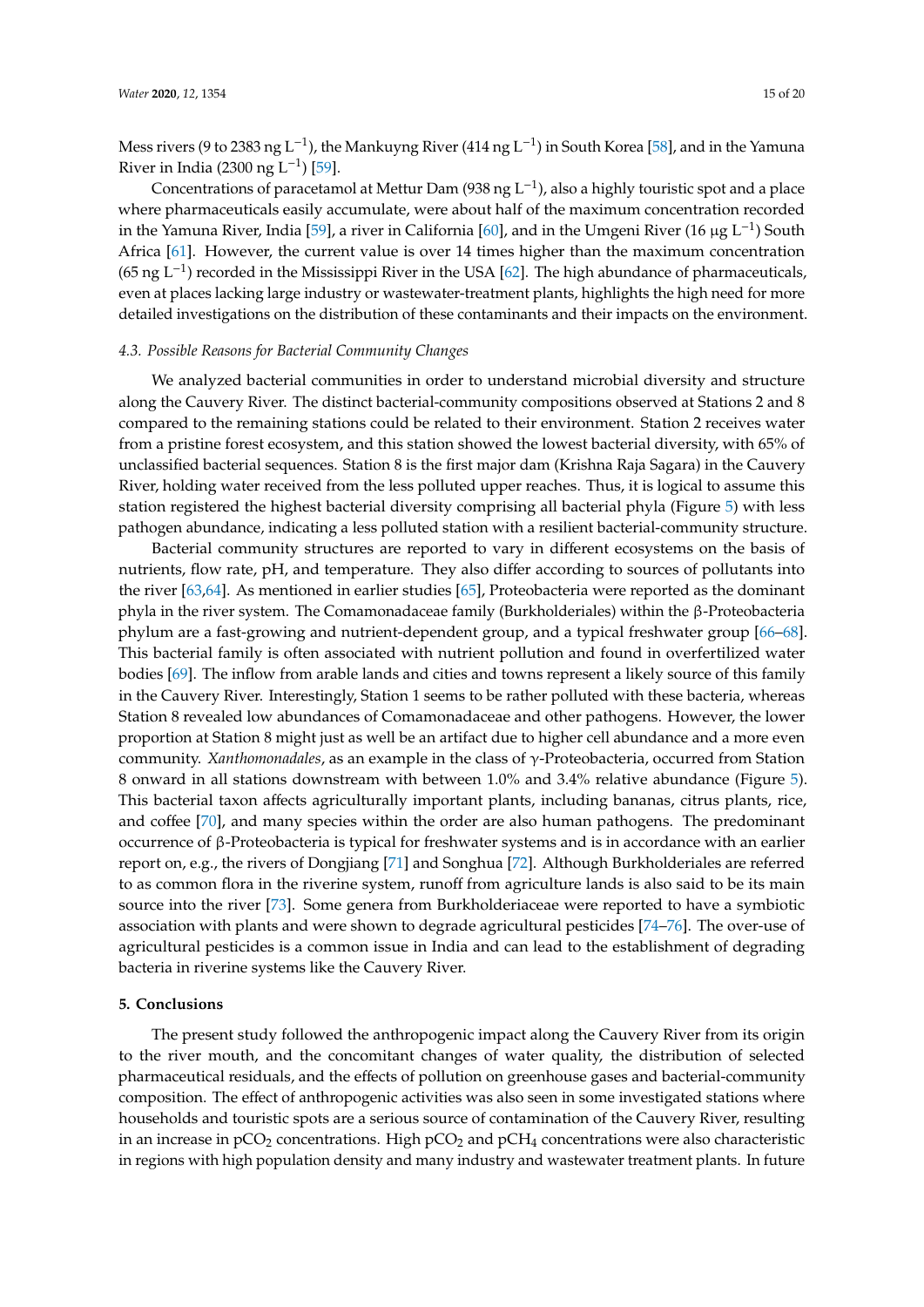studies, we intend to target the effects of the four large dams on the physical, chemical, and biological functioning of the Cauvery River.

Dissolved  $pCO<sub>2</sub>$  and  $pCH<sub>4</sub>$  concentrations along the Cauvery River had large spatial heterogeneity and are potential GHG sources to the atmosphere along the entire stretch. Investigating carbon concentration and fluxes from rivers is an important component in the global carbon cycle, especially in tropical regions with permanently high temperatures. However, the intensification of human pressure on a river system like that of the Cauvery River requires more studies to identify and quantify the main drivers of carbon fluxes.

A range of pharmaceuticals was detected along the upper part of the Cauvery River, exceeding permissible limits. Environmental pollution by insufficient wastewater treatment, industry input, human households, and activities at the riverside are some of the world's largest challenges. This could pose a major risk to human and aquatic life, such as fish, invertebrates, and microorganisms. On the basis of observations on the pathogenic, pharmaceutical, and bacterial load in the Cauvery River water, we strongly recommend to stop directly consuming the river's water. An in-depth understanding of bacterial community composition and its ecosystem impact in rivers crossing urban and rural areas is still lacking, and it has been less explored than diversity in marine or lake ecosystems.

The data reveal that we should be more aware of pollution control, anthropogenic effects from pilgrimages, tourism, and industries upon aquatic ecosystems, and the rebound effect on human health. In our study, we were not able to obtain other crucial data such as flow velocity, turbidity, vertical evolution of water quality with depth, ecological functioning of the river, and the seasonal patterns as in dry season processes and pollution concentrations might be different. These complementary factors should be considered in future studies in order to understand ecosystem-level interactions, ecological risk, and implications for human health.

**Supplementary Materials:** The following are available online at http://www.mdpi.com/2073-4441/12/5/1354/s1, Table S1: Spearman rank order correlation analysis of measured variables at sampling stations and relative bacterial abundances (%). Table S2: OUT abundance of bacterial phyla at 17 stations along the Cauvery River. Table S3: Relative OUT abundance of bacterial phyla at 17 stations along the Cauvery River. Table S4: Chemical and geographical coordinates, distance elevation, place of importance, and temperature along the Cauvery River basin, India. Table S5: Pharmaceutical concentrations found in water at five different stations of the Cauvery River.

**Author Contributions:** Conceptualization, K.P. and S.S.; methodology, K.P., S.S. and V.J.; validation, K.P., S.S., V.J., and K.S.; formal analysis, K.S., V.J., and K.N.N.; investigation, K.P., S.S., V.J., and G.D.; resources, K.P. and S.S.; data curation, K.P., K.S., V.J., K.N.N.; writing—original-draft preparation, K.P.; writing—review and editing, K.P., S.S., K.S., K.N.N., V.J., G.D., and I.M.N.; project administration, K.P.; funding acquisition, K.P. All authors have read and agreed to the published version of the manuscript.

**Funding:** This research was supported by the Indo-German Centre for Sustainability (IGCS) funded by the German Academic Exchange Service (DAAD). We also acknowledge the Federal Ministry of Education and Research (BMBF) and the Indian Institute of Technology Madras, Chennai, for financial support. The publication of this article was funded by the Open Access Fund of the Leibniz Association.

**Acknowledgments:** The authors are very grateful to Jayakumar Renganathan, who joined and supported some parts of the fieldwork, and also offered inspiring and important input to the first draft of the manuscript. Moreover, we would like to thank Jenny Fabian for help with the statistical analysis and Senthil Kumar for molecular biology advice to revise the material and methods part. We also thank two anonymous reviewers for their helpful comments to improve the manuscript.

**Conflicts of Interest:** The authors declare no conflict of interest.

## **References**

- 1. Ramakrishnaiah, C.R.; Sadashivaiah, C.; Ranganna, G. Assessment of Water Quality Index for the Groundwater in Tumkur Taluk, Karnataka State, India. *J. Chem.* **2009**, *6*, 523–530. [CrossRef]
- 2. Ridoutt, B.G.; Pfister, S. A revised approach to water footprinting to make transparent the impacts of consumption and production on global freshwater scarcity. *Glob. Environ. Chang. Hum. Policy Dimens.* **2010**, *20*, 113–120. [CrossRef]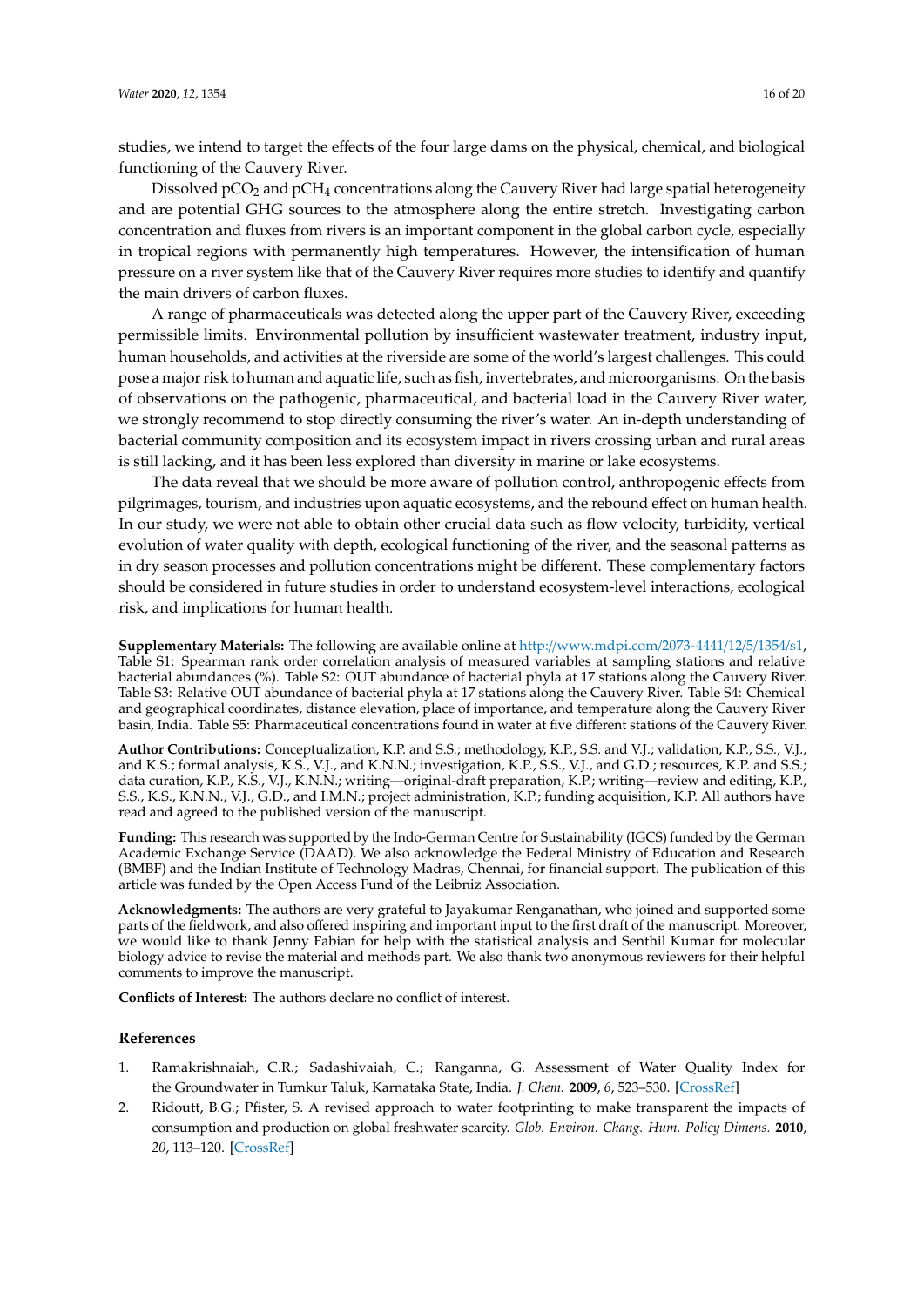- 3. Gheewala, S.H.; Silalertruksa, T.; Nilsalab, P.; Mungkung, R.; Perret, S.R.; Chaiyawannakarn, N. Implications of the biofuels policy mandate in Thailand on water: The case of bioethanol. *Bioresour. Technol.* **2013**, *150*, 457–465. [CrossRef] [PubMed]
- 4. Downing, J.A.; Prairie, Y.T.; Cole, J.J.; Duarte, C.M.; Tranvik, L.J.; Striegl, R.G.; McDowell, W.H.; Kortelainen, P.; Caraco, N.F.; Melack, J.M.; et al. The global abundance and size distribution of lakes, ponds, and impoundments. *Limnol. Oceanogr.* **2006**, *51*, 2388–2397. [CrossRef]
- 5. Singh, P.; Yadava, M.G.; Ahmad, M.Z.; Mohapatra, P.P.; Laskar, A.H.; Doradla, S.; Saravanavel, J.; Kumanan, C.J. Fertile farmlands in Cauvery delta: Evolution through LGM. *Curr. Sci.* **2015**, *108*, 218–225.
- 6. Balakrishna, K.; Rath, A.; Praveenkumarreddy, Y.; Guruge, K.S.; Subedi, B. A review of the occurrence of pharmaceuticals and personal cue products in Indian water bodies. *Ecotoxicol. Environ. Saf.* **2017**, *137*, 113–120. [CrossRef]
- 7. Cole, J.J.; Prairie, Y.T.; Caraco, N.F.; McDowell, W.H.; Tranvik, L.J.; Striegl, R.G.; Duarte, C.M.; Kortelainen, P.; Downing, J.A.; Middelburg, J.J.; et al. Plumbing the global carbon cycle: Integrating inland waters into the terrestrial carbon budget. *Ecosystems* **2007**, *10*, 171–184. [CrossRef]
- 8. Battin, T.J.; Luyssaert, S.; Kaplan, L.A.; Aufdenkampe, A.K.; Richter, A.; Tranvik, L.J. The boundless carbon cycle. *Nat. Geosci.* **2009**, *2*, 598–600. [CrossRef]
- 9. Tranvik, L.J.; Downing, J.A.; Cotner, J.B.; Loiselle, S.A.; Striegl, R.G.; Ballatore, T.J.; Dillon, P.; Finlay, K.; Fortino, K.; Knoll, L.B.; et al. Lakes and reservoirs as regulators of carbon cycling and climate. *Limnol. Oceanogr.* **2009**, *54*, 2298–2314. [CrossRef]
- 10. Raymond, P.A.; Hartmann, J.; Lauerwald, R.; Sobek, S.; McDonald, C.; Hoover, M.; Butman, D.; Striegl, R.; Mayorga, E.; Humborg, C.; et al. Global carbon dioxide emissions from inland waters. *Nature* **2013**, *503*, 355–359. [CrossRef]
- 11. Wen, Y.R.; Schoups, G.; van de Giesen, N. Organic pollution of rivers: Combined threats of urbanization, livestock farming and global climate change. *Sci. Rep.* **2017**, *7*. [CrossRef]
- 12. Bodmer, P.; Heinz, M.; Pusch, M.T.; Singer, G.; Premke, K. Carbon dynamics and their link to DOM quality across contrasting stream ecosystems. *Sci. Total Environ.* **2016**, *553*, 574–586. [CrossRef] [PubMed]
- 13. Attermeyer, K.; Flury, S.; Jayakumar, R.; Fiener, P.; Steger, K.; Arya, V.; Wilken, F.; van Geldern, R.; Premke, K. Invasive floating macrophytes reduce greenhouse gas emissions from a small tropical lake. *Sci. Rep.* **2016**, *6*. [CrossRef] [PubMed]
- 14. Gudasz, C.; Bastviken, D.; Steger, K.; Premke, K.; Sobek, S.; Tranvik, L.J. Temperature-controlled organic carbon mineralization in lake sediments. *Nature* **2010**, *466*, 478–481. [CrossRef] [PubMed]
- 15. Sobek, S.; Durisch-Kaiser, E.; Zurbruegg, R.; Wongfun, N.; Wessels, M.; Pasche, N.; Wehrli, B. Organic carbon burial efficiency in lake sediments controlled by oxygen exposure time and sediment source. *Limnol. Oceanogr.* **2009**, *54*, 2243–2254. [CrossRef]
- 16. Regnier, P.; Friedlingstein, P.; Ciais, P.; Mackenzie, F.T.; Gruber, N.; Janssens, I.A.; Laruelle, G.G.; Lauerwald, R.; Luyssaert, S.; Andersson, A.J.; et al. Anthropogenic perturbation of the carbon fluxes from land to ocean. *Nat. Geosci.* **2013**, *6*, 597–607. [CrossRef]
- 17. Selvam, B.P.; Natchimuthu, S.; Arunachalam, L.; Bastviken, D. Methane and carbon dioxide emissions from inland waters in India—Implications for large scale greenhouse gas balances. *Glob. Chang. Biol.* **2014**, *20*, 3397–3407. [CrossRef]
- 18. Sommer, U.; Gliwicz, Z.M.; Lampert, W.; Duncan, A. The Peg-model of Seasonal Succession of Planktonic Events in Fresh Waters. *Archiv. Fur. Hydrobiol.* **1986**, *106*, 433–471.
- 19. Crump, B.C.; Kling, G.W.; Bahr, M.; Hobbie, J.E. Bacterioplankton community shifts in an arctic lake correlate with seasonal changes in organic matter source. *Appl. Environ. Microbiol.* **2003**, *69*, 2253–2268. [CrossRef]
- 20. Ibekwe, A.M.; Leddy, M.B.; Bold, R.M.; Graves, A.K. Bacterial community composition in low-flowing river water with different sources of pollutants. *FEMS Microbiol. Ecol.* **2012**, *79*, 155–166. [CrossRef]
- 21. Zhang, C.; Nie, S.; Liang, J.; Zeng, G.M.; Wu, H.P.; Hua, S.S.; Liu, J.Y.; Yuan, Y.J.; Xiao, H.B.; Deng, L.J.; et al. Effects of heavy metals and soil physicochemical properties on wetland soil microbial biomass and bacterial community structure. *Sci. Total Environ.* **2016**, *557*, 785–790. [CrossRef] [PubMed]
- 22. Sirota, J.; Baiser, B.; Gotelli, N.J.; Ellison, A.M. Organic-matter loading determines regime shifts and alternative states in an aquatic ecosystem. *Proc. Natl. Acad. Sci. USA* **2013**, *110*, 7742–7747. [CrossRef] [PubMed]
- 23. Baquero, F.; Martinez, J.L.; Canton, R. Antibiotics and antibiotic resistance in water environments. *Curr. Opin. Biotechnol.* **2008**, *19*, 260–265. [CrossRef]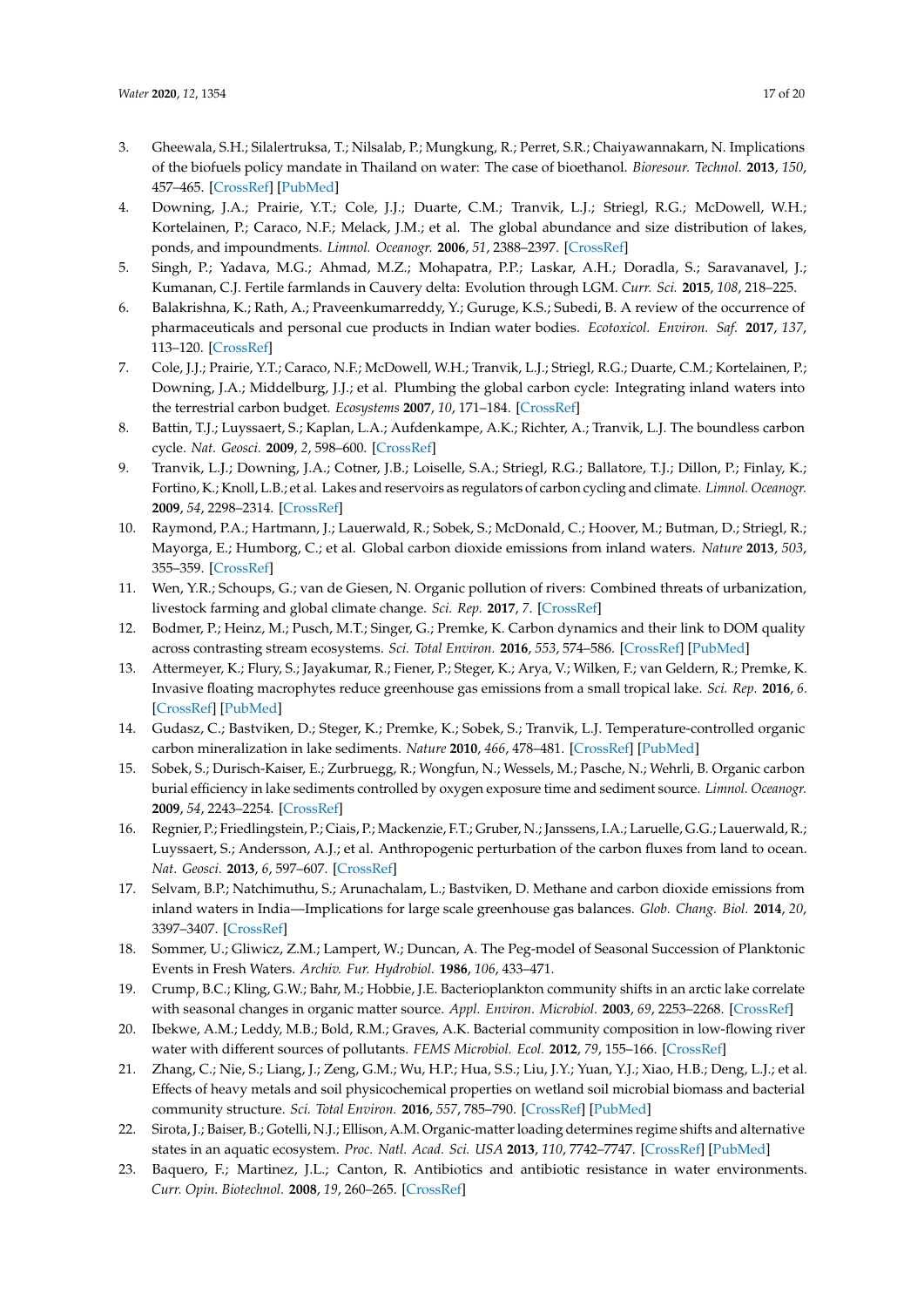- 24. Skariyachan, S.; Mahajanakatti, A.B.; Grandhi, N.J.; Prasanna, A.; Sen, B.; Sharma, N.; Vasist, K.S.; Narayanappa, R. Environmental monitoring of bacterial contamination and antibiotic resistance patterns of the fecal coliforms isolated from Cauvery River, a major drinking water source in Karnataka, India. *Environ. Monit. Assess.* **2015**, *187*. [CrossRef] [PubMed]
- 25. Krishnaswamy, J.; Baruah, A.; Wickramasinghe, N.; Srinivas, V. *Beyond the Tsunami: Trends and Patterns in Hydrology and Water Quality in Coastal Ecosystems and Upstream Catchments in Tamil Nadu, India*; UNDP/UNTRS, Chennai and ATREE: Bangalore, India, 2008; p. 74.
- 26. Drozd, J.; Novak, J. Headspace gas-analysis by gas-chromatography. *J. Chromatogr.* **1979**, *165*, 141–165. [CrossRef]
- 27. Klindworth, A.; Pruesse, E.; Schweer, T.; Peplles, J.; Quast, C. Evaluation of general 16S ribosomal RNA gene PCR primers for classical and next-generation sequencing-based diversity studies. *Nucleic Acids Res.* **2013**, *41*, 1. [CrossRef] [PubMed]
- 28. Primerlink. Available online: https://support.illumina.com/documents/documentation/chemistry\_documentation/ 16s/16s-metagenomic-library-prep-guide-15044223-b.pdf (accessed on 18 March 2016).
- 29. Verma, D.; Srivastava, S.P.; Bhanumati, P.; Kumar Maurya, S.R.; Jain, K.; Kumar, S.; Panwar, S.R.; Sokhi, K.; Ravi Kumar, S.R. *Selected Socio-Economic Statistics, India*; Social Statistics Division, Central Statistics Office, Ministry of Statistics and Programme Implementation: New Delhi, India, 2017; p. 15.
- 30. Li, S.Y.; Bush, R.T. Revision of methane and carbon dioxide emissions from inland waters in India. *Glob. Chang. Biol.* **2015**, *21*, 6–8. [CrossRef]
- 31. Halbedel, S.; Koschorreck, M. Regulation of  $CO<sub>2</sub>$  emissions from temperate streams and reservoirs. *Biogeosciences* **2013**, *10*, 7539–7551. [CrossRef]
- 32. Rantakari, M.; Kortelainen, P. Interannual variation and climatic regulation of the  $CO<sub>2</sub>$  emission from large boreal lakes. *Glob. Chang. Biol.* **2005**, *11*, 1368–1380. [CrossRef]
- 33. Roehm, C.L.; Prairie, Y.T.; del Giorgio, P.A. The pCO (2) dynamics in lakes in the boreal region of northern Quebec, Canada. *Glob. Biogeochem. Cycles* **2009**, *23*. [CrossRef]
- 34. Rasera, M.; Krusche, A.V.; Richey, J.E.; Ballester, M.V.R.; Victoria, R.L. Spatial and temporal variability of pCO (2) and CO<sup>2</sup> efflux in seven Amazonian Rivers. *Biogeochemistry* **2013**, *116*, 241–259. [CrossRef]
- 35. Zhai, W.D.; Dai, M.H.; Cai, W.J.; Wang, Y.C.; Wang, Z.H. High partial pressure of CO<sub>2</sub> and its maintaining mechanism in a subtropical estuary: The Pearl River estuary, China. *Mar. Chem.* **2005**, *93*, 21–32. [CrossRef]
- 36. Weyhenmeyer, G.A.; Kosten, S.; Wallin, M.B.; Tranvik, L.J.; Jeppesen, E.; Roland, F. Significant fraction of CO<sup>2</sup> emissions from boreal lakes derived from hydrologic inorganic carbon inputs. *Nat. Geosci.* **2015**, *8*, 933–936. [CrossRef]
- 37. Hotchkiss, E.R.; Hall, R.O.; Sponseller, R.A.; Butman, D.; Klaminder, J.; Laudon, H.; Rosvall, M.; Karlsson, J. Sources of and processes controlling CO<sup>2</sup> emissions change with the size of streams and rivers. *Nat. Geosci.* **2015**, *8*, 696–699. [CrossRef]
- 38. Marce, R.; Obrador, B.; Morgui, J.-A.; Lluis Riera, J.; Lopez, P.; Armengol, J. Carbonate weathering as a driver of CO<sup>2</sup> supersaturation in lakes. *Nat. Geosci.* **2015**, *8*, 107–111. [CrossRef]
- 39. Reeburgh, W.S. Oceanic methane biogeochemistry. *Chem. Rev.* **2007**, *107*, 486–513. [CrossRef]
- 40. Ferry, J.G. How to Make a Living by Exhaling Methane. *Annu. Rev. Microbiol.* **2010**, *64*, 453–473. [CrossRef]
- 41. McGinnis, D.F.; Bilsley, N.; Schmidt, M.; Fietzek, P.; Bodmer, P.; Premke, K.; Lorke, A.; Flury, S. Deconstructing Methane Emissions from a Small Northern European River: Hydrodynamics and Temperature as Key Drivers. *Environ. Sci. Technol.* **2016**, *50*, 11680–11687. [CrossRef]
- 42. Richey, J.E.; Devol, A.H.; Wofsy, S.C.; Victoria, R.; Riberio, M.N.G. Biogenic gases and the oxidation and reduction of carbon in Amazon River and floodplain waters. *Limnol. Oceanogr.* **1988**, *33*, 551–561. [CrossRef]
- 43. Jones, J.B.; Mulholland, P.J. Influence of drainage basin topography and elevation on carbon dioxide and methane supersaturation of stream water. *Biogeochemistry* **1998**, *40*, 57–72. [CrossRef]
- 44. Matousu, A.; Rulik, M.; Tuser, M.; Bednarik, A.; Simek, K.; Bussmann, I. Methane dynamics in a large river: A case study of the Elbe River. *Aquat. Sci.* **2019**, *81*. [CrossRef]
- 45. Pattanaik, J.K.; Balakrishnan, S.; Bhutani, R.; Singh, P. Estimation of weathering rates and CO<sub>2</sub> drawdown based on solute load: Significance of granulites and gneisses dominated weathering in the Kaveri River basin, Southern India. *Geochim. Cosmochim. Acta* **2013**, *121*, 611–636. [CrossRef]
- 46. Kulandaivel, A.R.K.; Kumar, P.E.; Perumaland, V.; Magudeswaran, P.N. Water Quality Index of River Cauvery at Erode Region, Tamilnadu, India. *Nat. Environ. Pollut. Technol.* **2009**, *8*, 343–346.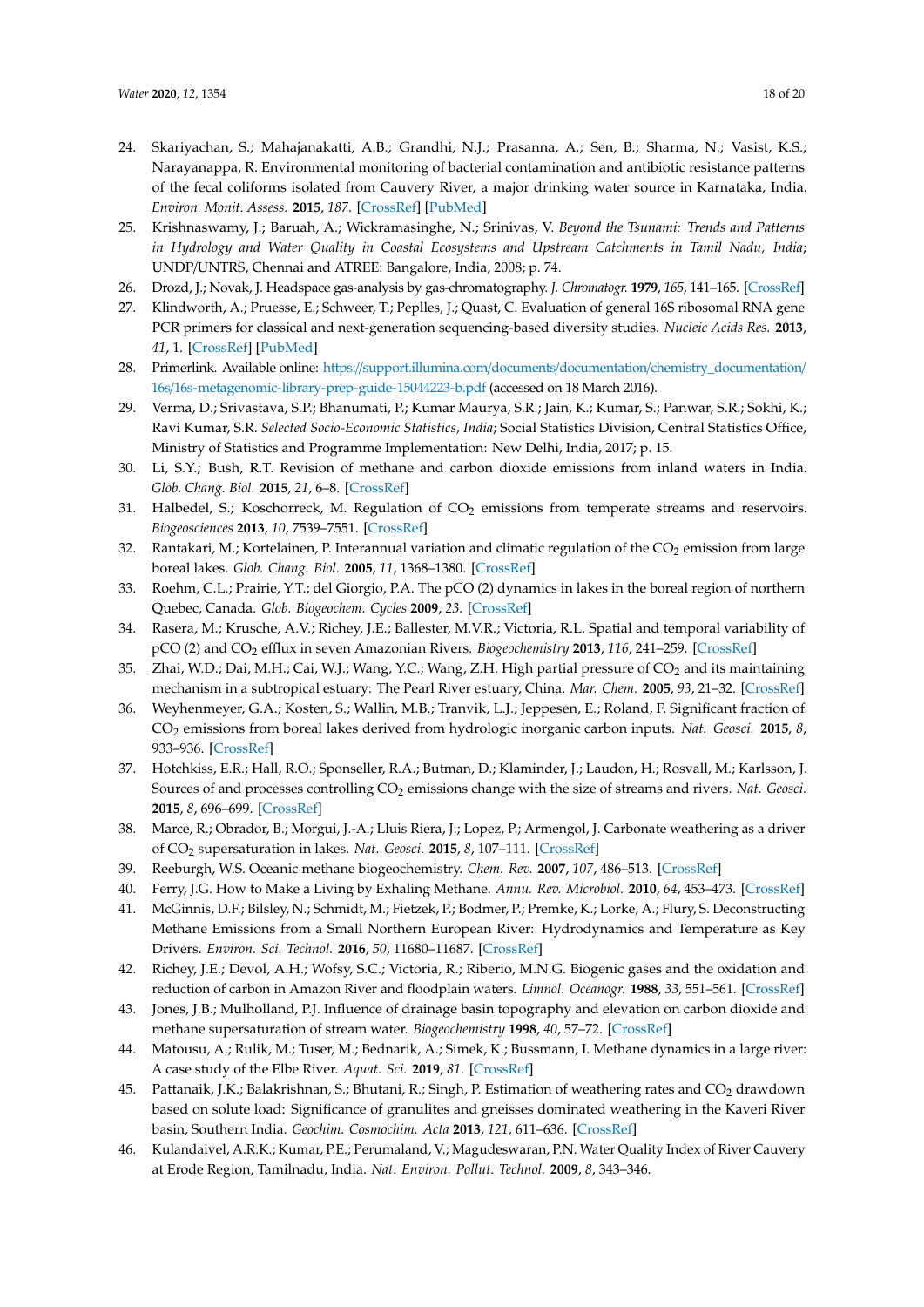- 47. Gowda, A.; Srikantaswamy, S.; Rajasekhara Reddy, K.; Abhilash, M.R.; Shiva Kumar, D.; Jagadish, K. Impact of Anthropological Activities on the Water Quality of Cauvery River, Karnataka, India. *Int. J. Res. Sci. Innov.* **2016**, *3*, 6–15.
- 48. Krishna, M.S.; Prasad, M.H.K.; Rao, D.B.; Viswanadham, R.; Sarma, V.; Reddy, N.P.C. Export of dissolved inorganic nutrients to the northern Indian Ocean from the Indian monsoonal rivers during discharge period. *Geochim. Cosmochim. Acta* **2016**, *172*, 430–443. [CrossRef]
- 49. Beshiru, A.; Okareh, O.T.; Chigor, V.N.; Igbinosa, E.O. Assessment of water quality of rivers that serve as water sources for drinking and domestic functions in rural and pre-urban communities in Edo North, Nigeria. *Environ. Monit. Assess.* **2018**, *190*, 12. [CrossRef]
- 50. Odey, M.O.; Ibor, O.R.; Andem, A.B.; Ettah, I.; Chukwuka, A.V. Drinking water quality and risk implications for community health: A case study of shallow water wells and boreholes in three major communities in Northern Cross-River, Southern Nigeria. *Hum. Ecol. Risk Assess.* **2018**, *24*, 427–444. [CrossRef]
- 51. Dahunsi, S.O.; Owamah, H.I.; Ayandiran, T.A.; Oranusi, S.U. Drinking Water Quality and Public Health of Selected Towns in South Western Nigeria. *Water Qual. Expo. Health* **2014**, *6*, 143–153. [CrossRef]
- 52. Li, W.C. Occurrence, sources, and fate of pharmaceuticals in aquatic environment and soil. *Environ. Pollut.* **2014**, *187*, 193–201. [CrossRef]
- 53. Panda, A.; Pradhan, S.; Mohapatra, G.; Mohapatra, J. Drug-related problems associated with self-medication and medication guided by prescription: A pharmacy-based survey. *Indian J. Pharmacol.* **2016**, *48*, 515–521. [CrossRef]
- 54. Yoon, Y.; Ryu, J.; Oh, J.; Choi, B.G.; Snyder, S.A. Occurrence of endocrine disrupting compounds, pharmaceuticals, and personal care products in the Han River (Seoul, South Korea). *Sci. Total Environ.* **2010**, *408*, 636–643. [CrossRef] [PubMed]
- 55. Togola, A.; Budzinski, H. Analytical development for analysis of pharmaceuticals in water samples by SPE and GC-MS. *Anal. Bioanal. Chem.* **2007**, *388*, 627–635. [CrossRef]
- 56. Patrolecco, L.; Ademollo, N.; Grenni, P.; Tolomei, A.; Caracciolo, A.B.; Capri, S. Simultaneous determination of human pharmaceuticals in water samples by solid phase extraction and HPLC with UV-fluorescence detection. *Microchem. J.* **2013**, *107*, 165–171. [CrossRef]
- 57. Shanmugam, G.; Sampath, S.; Selvaraj, K.K.; Larsson, D.G.J.; Ramaswamy, B.R. Non-steroidal anti-inflammatory drugs in Indian rivers. *Environ. Sci. Pollut. Res.* **2014**, *21*, 921–931. [CrossRef] [PubMed]
- 58. Kim, J.W.; Jang, H.S.; Kim, J.G.; Ishibashi, H.; Hirano, M.; Nasu, K.; Ichikawa, N.; Takao, Y.; Shinohara, R.; Arizono, K. Occurrence of Pharmaceutical and Personal Care Products (PPCPs) in Surface Water from Mankyung River, South Korea. *J. Health Sci.* **2009**, *55*, 249–258. [CrossRef]
- 59. Mutiyar, P.K.; Gupta, S.K.; Mittal, A.K. Fate of pharmaceutical active compounds (PhACs) from River Yamuna, India: An ecotoxicological risk assessment approach. *Ecotoxicol. Environ. Saf.* **2018**, *150*, 297–304. [CrossRef]
- 60. Fram, M.S.; Belitz, K. Occurrence and concentrations of pharmaceutical compounds in groundwater used for public drinking-water supply in California. *Sci. Total Environ.* **2011**, *409*, 3409–3417. [CrossRef]
- 61. Agunbiade, F.O.; Moodley, B. Pharmaceuticals as emerging organic contaminants in Umgeni River water system, KwaZulu-Natal, South Africa. *Environ. Monit. Assess.* **2014**, *186*, 7273–7291. [CrossRef]
- 62. Ebele, A.J.; Abdallahab, M.A.-E.; Harrad, S. Pharmaceuticals and personal care products (PPCPs) in the freshwater aquatic environment. *Emerg. Contam.* **2017**, *3*, 1–16. [CrossRef]
- 63. Ma, L.L.; Mao, G.N.; Liu, J.; Gao, G.H.; Zou, C.L.; Bartlam, M.G.; Wang, Y.Y. Spatial-Temporal Changes of Bacterioplankton Community along an Exhorheic River. *Front. Microbiol.* **2016**, *7*. [CrossRef]
- 64. Zhang, M.L.; Yu, N.; Chen, L.Q.; Jiang, C.H.; Tao, Y.J.; Zhang, T.; Chen, J.; Xue, D. Structure and seasonal dynamics of bacterial communities in three urban rivers in China. *Aquat. Sci.* **2012**, *74*, 113–120. [CrossRef]
- 65. Carney, R.L.; Mitrovic, S.M.; Jeffries, T.; Westhorpe, D.; Curlevski, N.; Seymour, J.R. River bacterioplankton community responses to a high inflow event. *Aquat. Microb. Ecol.* **2015**, *75*, 187–205. [CrossRef]
- 66. Glockner, F.O.; Zaichikov, E.; Belkova, N.; Denissova, L.; Pernthaler, J.; Pernthaler, A.; Amann, R. Comparative 16S rRNA analysis of lake bacterioplankton reveals globally distributed phylogenetic clusters including an abundant group of actinobacteria. *Appl. Environ. Microbiol.* **2000**, *66*, 5053–5065. [CrossRef] [PubMed]
- 67. Zwart, G.; Crump, B.C.; Agterveld, M.; Hagen, F.; Han, S.K. Typical freshwater bacteria: An analysis of available 16S rRNA gene sequences from plankton of lakes and rivers. *Aquat. Microb. Ecol.* **2002**, *28*, 141–155. [CrossRef]